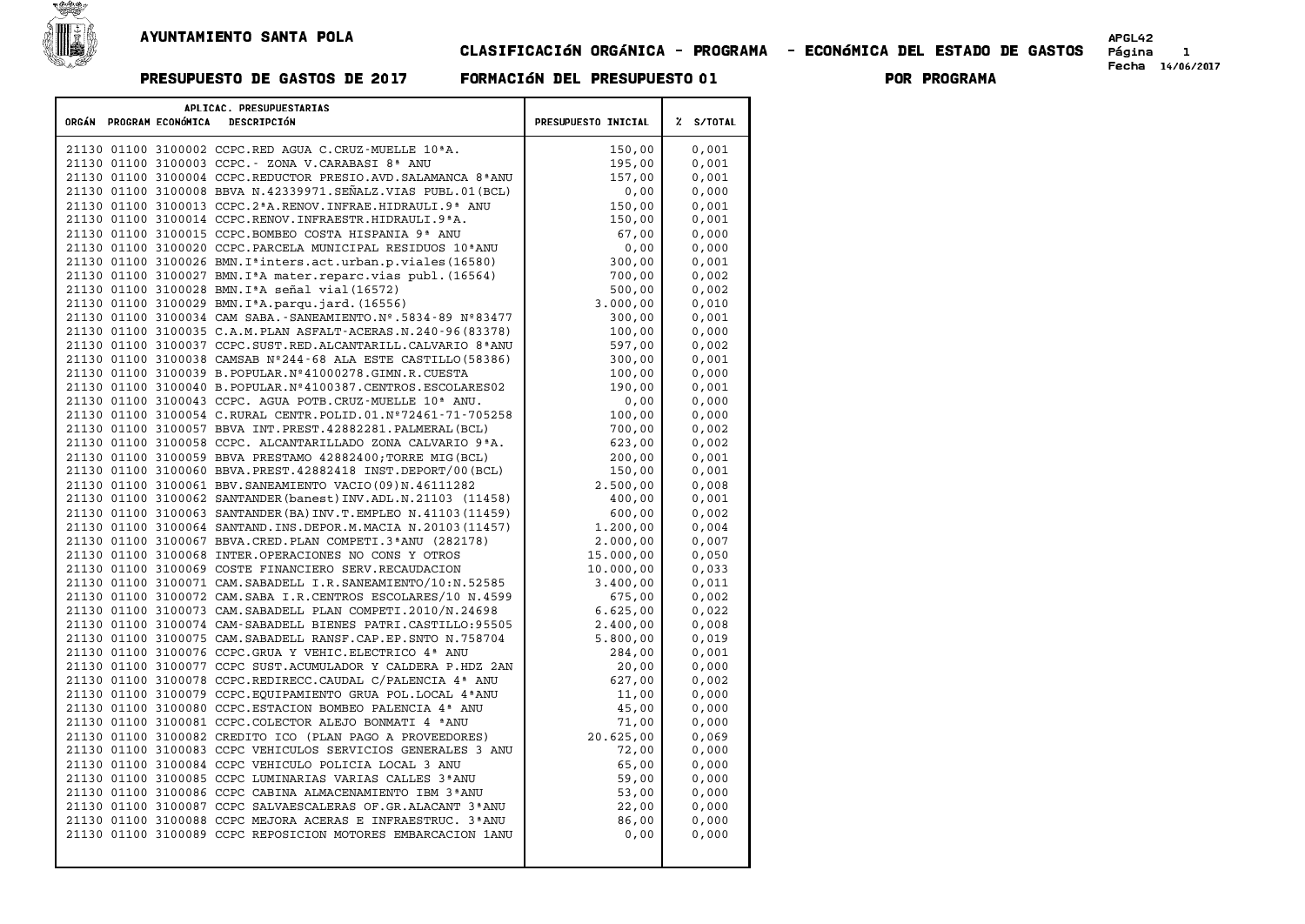

## CLASIFICACIøN ORG¶NICA - PROGRAMA - ECONøMICA DEL ESTADO DE GASTOS P£gina <sup>2</sup> Fecha 14/06/2017 PRESUPUESTO DE GASTOS DE <sup>2017</sup> FORMACIøN DEL PRESUPUESTO <sup>01</sup> POR PROGRAMA

| APLICAC. PRESUPUESTARIAS |                                                                                                             |                            |                |  |
|--------------------------|-------------------------------------------------------------------------------------------------------------|----------------------------|----------------|--|
| ORGÁN PROGRAM ECONÓMICA  | DESCRIPCIÓN                                                                                                 | <b>PRESUPUESTO INICIAL</b> | Z S/TOTAL      |  |
|                          |                                                                                                             |                            |                |  |
|                          | 21130 01100 3100090 CCPC CERRAMIENTO PISTA DEPORTIVA 2 ANU                                                  | 87,00                      | 0,000          |  |
|                          | 21130 01100 3100091 CCPC ADOUISIC. EOUIPOS INFORMATICOS 2ª ANU                                              | 17,00                      | 0,000          |  |
|                          | 21130 01100 3100092 CCPC PROGRAMAS SISTEMA INFORMACION 2 <sup>ª</sup> an                                    | 68,00                      | 0,000          |  |
|                          | 21130 01100 3100093 BBVA PLAN MOVILIDAD URBANA (50282224)                                                   | 0,00                       | 0,000          |  |
|                          | 21130 01100 3100094 BBVA I.R. CENTROS ESCOLARES (50282283)                                                  | 1.700,00                   | 0,006          |  |
|                          | 21130 01100 3100095 BBVA I.R. PARQUES (50282291)                                                            | 270,00                     | 0,001          |  |
|                          | 21130 01100 3100096 BBVA. ALUMBRADO 282186                                                                  | 400,00                     | 0,001          |  |
|                          | 21130 01100 3100097 CCPC IR MERCADOS/MERCADILLOS 2ª                                                         | 0,00                       | 0,000          |  |
|                          | 21130 01100 3100102 ccpc. vehic.policia 2 <sup>ª</sup> .anu (88)                                            | 134,00                     | 0,000          |  |
|                          | 21130 01100 3100103 ccpc.vehic, jardineria 2ªanu. (79)                                                      | 22,00                      | 0,000          |  |
|                          | 21130 01100 3100104 ccpc. 1ªanu.vehic.serv.electrico<br>21130 01100 3100105 CCPC.2ªANU ADQ. INFORMATICAS 15 | 21,00<br>36,00             | 0,000<br>0,000 |  |
|                          | 21130 01100 9110000 CCPC.RED AGUA C.CRUZ-MUELLE 10ªA.                                                       | 9.973,00                   | 0,033          |  |
|                          | 21130 01100 9110001 CCPC.2 <sup>ª</sup> A.RENOV.INFRAE.HIDRAULI.9 <sup>ª</sup> ANU                          | 4.117,00                   | 0,014          |  |
|                          | 21130 01100 9110002 CCPC.RENOV.INFRAESTR.HIDRAULI.9ªA.                                                      | 4.944,00                   | 0,017          |  |
|                          | 21130 01100 9110003 CCPC.BOMBEO COSTA HISPANIA 9ª ANU                                                       | 2.188,00                   | 0,007          |  |
|                          | 21130 01100 9110005 CCPC. - ZONA V.CARABASI 8ª ANU                                                          | 4.252,00                   | 0,014          |  |
|                          | 21130 01100 9110006 CCPC.REDUCTOR PRESIO.AVD. SALAMANCA 8ª ANU                                              | 3.433,00                   | 0,011          |  |
|                          | 21130 01100 9110007 CCPC.SUST.RED.ALCANTARILL.CALVARIO 8ªANU                                                | 13.055,00                  | 0.044          |  |
|                          | 21130 01100 9110009 CCPC. ALCANTARILLADO ZONA CALVARIO 9ªA.                                                 | 17.145,00                  | 0,057          |  |
|                          | 21130 01100 9110010 CCPC. PARCELA MUNICIPAL RESIDUOS 10ª ANU                                                | 0,00                       | 0.000          |  |
|                          | 21130 01100 9110011 CCPC. AGUA POTB.CRUZ-MUELLE 10 <sup>ª</sup> ANU.                                        | 0,00                       | 0,000          |  |
|                          | 21130 01100 9110013 CCPC.GRUA Y VEHIC.ELECTRICO 4ª ANU                                                      | 6.637,00                   | 0.022          |  |
|                          | 21130 01100 9110014 CCPC.COLECTOR ALEJO BONMATI 4 ªANU                                                      | 3.337,00                   | 0,011          |  |
|                          | 21130 01100 9110015 CCPC.REDIRECC.CAUDAL C/PALENCIA 4ª ANU                                                  | 14.662,00                  | 0.049          |  |
|                          | 21130 01100 9110016 CREDITO ICO (PLAN PAGO A PROVEEDORES)                                                   | 133.000,00                 | 0,444          |  |
|                          | 21130 01100 9110017 CCPC SUST.ACUMULADOR CALDERA P.HDZ.3 <sup>a</sup> an                                    | 794,00                     | 0.003          |  |
|                          | 21130 01100 9110018 CCPC.EQUIPAMIENTO GRUA POL.LOCAL 4ªANU                                                  | 517,00                     | 0,002          |  |
|                          | 21130 01100 9110019 CCPC ESTACION BOMBEO PALENCIA 4ª ANU                                                    | 2.092,00                   | 0.007          |  |
|                          | 21130 01100 9110020 CCPC VEHICULOS SERV. GENERALES 3º ANU                                                   | 2.964,00                   | 0,010          |  |
|                          | 21130 01100 9110021 CCPC VEHICULO POLICIA LOCAL 3ªANU                                                       | 2.650,00                   | 0.009          |  |
|                          | 21130 01100 9110022 CCPC LUMINARIAS VARIAS CALLES 3ª ANU                                                    | 2.423,00                   | 0,008          |  |
|                          | 21130 01100 9110023 CCPC CABINA ALMACENAMIENTO IBM 3ªANU                                                    | 2.153,00                   | 0.007          |  |
|                          | 21130 01100 9110024 CCPC SALVAESCALERAS OF. GR. ALACANT 3 ANU                                               | 896,00                     | 0,003          |  |
|                          | 21130 01100 9110025 CCPC MEJORA ACERAS E INFRAESTRUC. 3ªANU                                                 | 3.519,00                   | 0,012          |  |
|                          | 21130 01100 9110026 CCPC REPOSICION MOTORES EMBARCACION 1ANU                                                | 0,00                       | 0,000          |  |
|                          | 21130 01100 9110027 CCPC CERRAMIENTO PISTA DEPORTIVA 2ªANU                                                  | 3.178,00                   | 0.011          |  |
|                          | 21130 01100 9110028 CCPC ADQUISIC. EQUIPOS INFORMATICOS 2 ANU                                               | 1.392,00                   | 0,005          |  |
|                          | 21130 01100 9110029 CCPC PROGRAMAS SISTEMA INFORMACION 2ªan                                                 | 2.456,00                   | 0.008          |  |
|                          | 21130 01100 9110030 CCPC IR.MERCADOS MERCADILLOS 1ªanu.                                                     | 0,00                       | 0,000          |  |
|                          | 21130 01100 9110031 ccpc vehic.policia $2^a$ anu (78)                                                       | 9.857,00                   | 0.033          |  |
|                          | 21130 01100 9110032 ccpc. 2ªanu.vehic.jardineria (79)                                                       | 3.625,00                   | 0,012          |  |
|                          | 21130 01100 9110033 ccpc.2 <sup>ª</sup> anu.vehic.eléctrico (80)                                            | 1,371,00                   | 0,005          |  |
|                          | 21130 01100 9110034 CCPC.2 <sup>ª</sup> ANU ADQ. INFORMATICAS 15. renovac.                                  | 2.587,00                   | 0,009          |  |
|                          | 21130 01100 9130001 BMN.amort.actuac.urban.proy.vial(16580)                                                 | 3.000,00                   | 0.010          |  |
|                          | 21130 01100 9130002 BMN. amort.1 <sup>ª</sup> .materiales v.p. (16564)                                      | 9.000,00                   | 0,030          |  |
|                          | 21130 01100 9130003 BMN.señaliz.vial 1ªa. (16572)                                                           | 9.000.00                   | 0.030          |  |
|                          | 21130 01100 9130004 BMN.1ªa.amortz.parques y jard. (16556)                                                  | 44.000,00                  | 0,147          |  |
|                          | 21130 01100 9130011 BBVA N.42339971.SEÑALZ.VIAS PUBL.01(BCL)                                                | 0,00                       | 0,000          |  |
|                          | 21130 01100 9130030 CAM SABA. - SANEAMIENTO. Nº. 5834-89 Nº83477                                            | 19.834,00                  | 0,066          |  |
|                          |                                                                                                             |                            |                |  |
|                          |                                                                                                             |                            |                |  |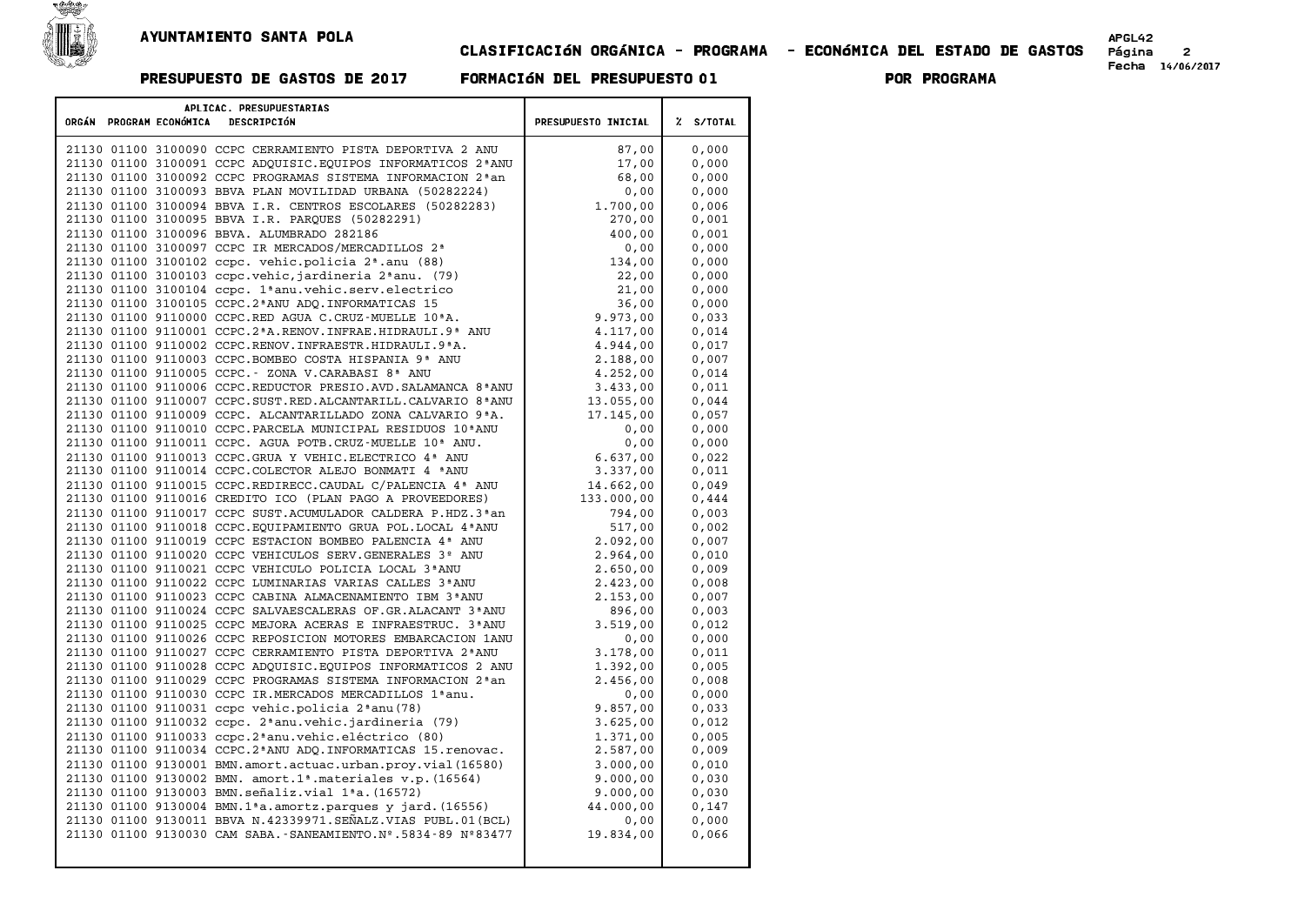

█€

## CLASIFICACIøN ORG¶NICA - PROGRAMA - ECONøMICA DEL ESTADO DE GASTOS P£gina <sup>3</sup> Fecha 14/06/2017 PRESUPUESTO DE GASTOS DE <sup>2017</sup> FORMACIøN DEL PRESUPUESTO <sup>01</sup> POR PROGRAMA

| APLICAC. PRESUPUESTARIAS<br>ORGÁN PROGRAM ECONÓMICA |                                        |                                                                             |                            |                |
|-----------------------------------------------------|----------------------------------------|-----------------------------------------------------------------------------|----------------------------|----------------|
|                                                     |                                        | DESCRIPCIÓN                                                                 | <b>PRESUPUESTO INICIAL</b> | % S/TOTAL      |
|                                                     |                                        | 21130 01100 9130031 C.A.M. PLAN ASFALT-ACERAS.N.240-96(83378)               | 15.741,00                  | 0,053          |
|                                                     |                                        | 21130 01100 9130032 CAMSAB Nº244-68 ALA ESTE CASTILLO (58386)               | 53.500,00                  | 0,179          |
|                                                     |                                        | 21130 01100 9130033 B. POPULAR Nº4100278. GIMNA.R. CUESTA                   | 29.860,00                  | 0,100          |
|                                                     |                                        | 21130 01100 9130034 B.POPULAR N.4100387.I.CENTR.ESCOLARES92                 | 18,490,00                  | 0,062          |
|                                                     |                                        | 21130 01100 9130041 CAM. SABADELL I.R. SANEAMIENTO/10:N.52585               | 12.950,00                  | 0.043          |
|                                                     |                                        | 21130 01100 9130047 CAM-SABADELL TRANSF.E.P.SNTO.N.758704                   | 22.600,00                  | 0,076          |
|                                                     |                                        | 21130 01100 9130048 C.RURAL CENTRAL. POLIDEP.01.Nº.705258                   | 15,200,00                  | 0,051          |
|                                                     |                                        | 21130 01100 9130050 BBVA AMORT.PREST.42882281.PALMERAL(BCL)                 | 82.140,00                  | 0,275          |
|                                                     |                                        | 21130 01100 9130051 BBVA PRESTAMO 42882400; TORRE MIG (BCL)                 | 22.545,00                  | 0,075          |
|                                                     |                                        | 21130 01100 9130052 BBVA.PREST.42882418 INST.DEPORT/00 (BCL)                | 17.412,00                  | 0,058          |
|                                                     |                                        | 21130 01100 9130053 BBV. SANEAMIENTO VACIO (09) N. 46111282                 | 21.600,00                  | 0.072          |
|                                                     |                                        | 21130 01100 9130054 SANTANDER (banest) INV.ADL.N.21103 (11458)              | 4.500,00                   | 0,015          |
|                                                     |                                        | 21130 01100 9130055 SANTANDER (B) INV.T. EMPLEO N.41103 (11459)             | 6.700.00                   | 0.022          |
|                                                     |                                        | 21130 01100 9130056 SANTAND. INS. DEPOR.M. MACIA N. 20103 (11457)           | 12.595,00                  | 0,042          |
|                                                     |                                        | 21130 01100 9130060 BBVA.CRED.PLAN COMPETI.3ªANU (282178)                   | 39.500,00                  | 0.132          |
|                                                     |                                        | 21130 01100 9130062 CAM-SABADELL BIENES PATRI.CASTILLO:95505                | 9.200,00                   | 0,031          |
|                                                     |                                        | 21130 01100 9130063 CAM. SABADELL PLAN COMPETI.2010/N.24698                 | 25.900,00                  | 0,087          |
|                                                     |                                        | 21130 01100 9130064 CAM. SABA I.R. CENTROS ESCOLARES/10 N.4599              | 2.625,00                   | 0,009          |
|                                                     |                                        | 21130 01100 9130065 BBVA PLAN MOVILIDAD URBANA (5028224)                    | 0,00                       | 0,000          |
|                                                     |                                        | 21130 01100 9130066 BBVA I.R. CENTROS ESCOLARES (50282283)                  | 14.000,00                  | 0,047          |
|                                                     |                                        | 21130 01100 9130067 BBVA CAJAMAR I.R. PAROUES (50282291)                    | 4,000,00                   | 0,013          |
|                                                     |                                        | 21130 01100 9130068 BBVA I.R. ALUMBRADO (50282186)                          | 6.400,00                   | 0,021          |
|                                                     |                                        | Total Grupo Prog : 011 Deuda Pública                                        | 865.633,00                 |                |
|                                                     |                                        | Total Política . : 01 Deuda Pública                                         | 865.633,00                 |                |
|                                                     |                                        |                                                                             |                            |                |
|                                                     | Total Área Gasto : 0                   | DEUDA PÚBLICA                                                               | 865.633,00                 |                |
|                                                     |                                        |                                                                             |                            |                |
|                                                     | 21111 13200 12000                      | RETR.BAS.F.POLICIA LOCAL                                                    | 1.087.198,00               | 3,634          |
|                                                     | 21111 13200 12100                      | COMPL.DESTINO FUNC.POLICIA LOCAL                                            | 414.258,00                 | 1,384          |
|                                                     | 21111 13200 12101                      | COMP.ESPECIFI.FUNCION. POLIC.LOCAL                                          | 915.377,00                 | 3,059          |
|                                                     | 21111 13200 12103                      | OTRAS RETRI.COMPLEM.POLIC.LOCAL                                             | 152.562,00                 | 0,510          |
|                                                     | 21111 13200 15000                      | R. COMPL. INCENTI. RDTO. PRODUCT. POL. LOCAL                                | 430.985,00                 | 1,440          |
|                                                     | 21111 13200 15100                      | R.COMP.INCENT.RDTO. GRATIFIC.POL.LOCAL                                      | 149.479,00                 | 0,500          |
|                                                     |                                        | 21111 13200 1600001 SEG. SOCIAL FUNCIONARIOS POLICIA LOCAL                  | 738.000,00                 | 2,466          |
|                                                     | 72100 13200 16200<br>72100 13200 21400 | FORMAC.Y PERFEC.PERS.POLICIAS L.                                            | 1.500,00                   | 0,005          |
|                                                     | 72100 13200 21500                      | CONSERVACION VEHICULOS POLICIA LOCAL<br>REP.MOBIL. Y ENSERES POLICIA LOCAL. | 7.000,00<br>8.000,00       | 0,023<br>0,027 |
|                                                     | 72100 13200 22000                      | GASTOS OFICINA POLICIA LOCAL                                                | 10.500,00                  | 0,035          |
|                                                     | 72100 13200 22103                      | COMBUSTIBLE VEHIC. POLICIA LOCAL                                            | 36.000,00                  | 0,120          |
|                                                     | 72100 13200 22104                      | VESTUARIO POLICIA LOCAL                                                     | 60.000,00                  | 0,201          |
|                                                     | 72100 13200 22113                      | MANUTEN.UNIDAD CANINA                                                       | 2.800,00                   | 0,009          |
|                                                     | 72100 13200 22199                      | OTROS SUMINIST. POLICIA LOCAL                                               | 12.000,00                  | 0,040          |
|                                                     | 72100 13200 22200                      | COMUNICACIONES POLICIA LOCAL:                                               | 1.000,00                   | 0,003          |
|                                                     | 72100 13200 22400                      | PRIMAS DE SEGUROS POLICIA LOCAL                                             | 11.000,00                  | 0,037          |
|                                                     | 21111 13200 23020                      | DIETAS PERSONAL POLICIA LOCAL                                               | 800,00                     | 0,003          |
|                                                     | 21111 13200 23120                      | LOCOMOCION POLICIA LOCAL                                                    | 400,00                     | 0,001          |
|                                                     | 72100 13200 62300                      | INV.COMUNIC.POLICIA LOCAL                                                   | 38.000,00                  | 0,127          |
|                                                     | 72100 13200 62400                      | ADQ.VEHICULOS POLICIA LOCAL (CCPC)                                          | 0,00                       | 0,000          |
|                                                     |                                        |                                                                             |                            |                |
|                                                     |                                        |                                                                             |                            |                |
|                                                     |                                        |                                                                             |                            |                |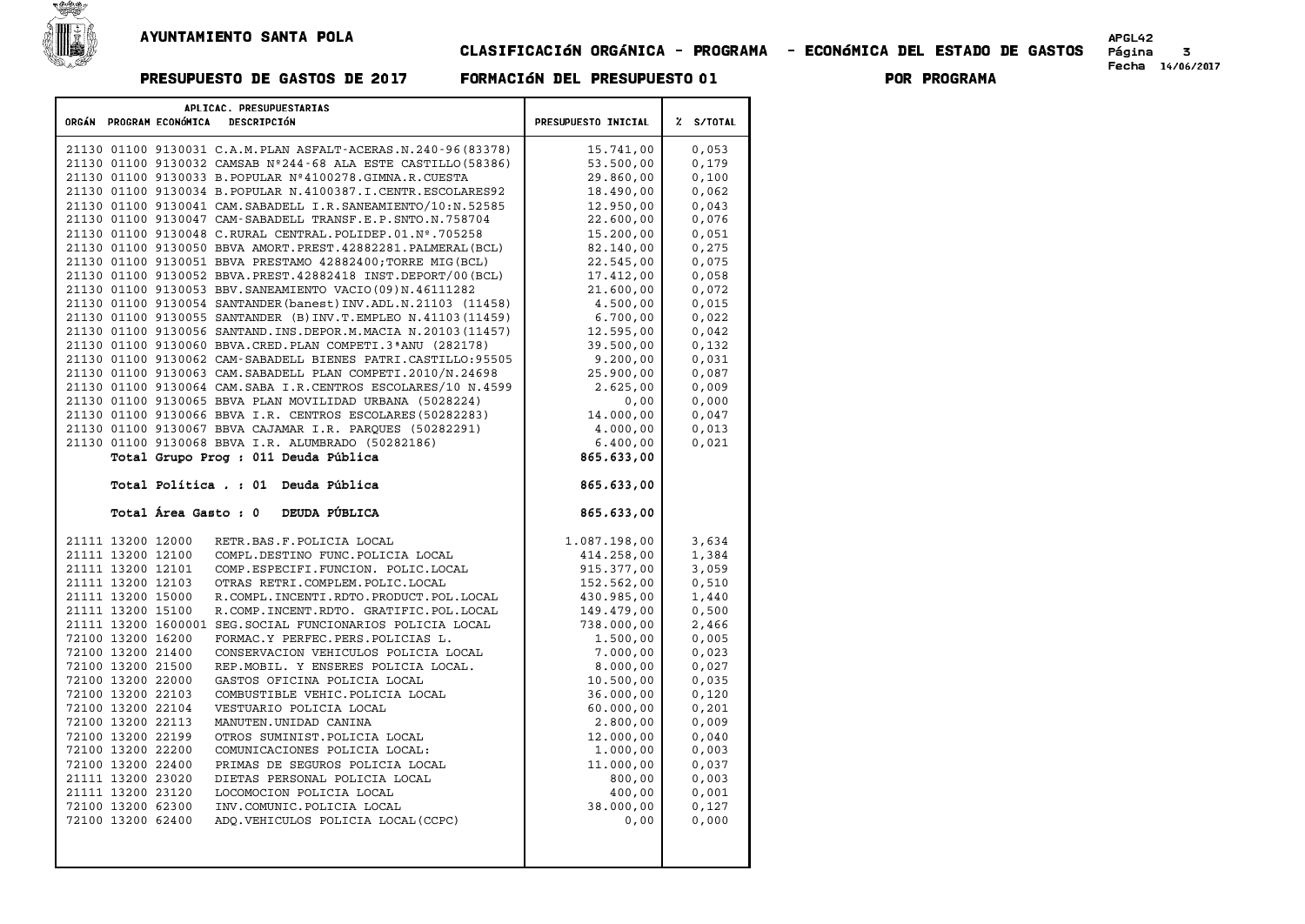

 $\blacksquare$ 

### APGLAS<br>CLASIFICACIÓN ORGÁNICA - PROGRAMA - ECONÓMICA DEL ESTADO DE GASTOS Página 4 PRESUPUESTO DE GASTOS DE <sup>2017</sup> FORMACIøN DEL PRESUPUESTO <sup>01</sup> POR PROGRAMA

APGL42<br>Página 4<br>Fecha 14/06/2017

| APLICAC. PRESUPUESTARIAS                                            |                     |           |
|---------------------------------------------------------------------|---------------------|-----------|
| ORGÁN PROGRAM ECONÓMICA<br>DESCRIPCIÓN                              | PRESUPUESTO INICIAL | % S/TOTAL |
| Total Grupo Prog : 132 Seguridad y Orden Público                    | 4.076.859,00        |           |
| RETRIB.BASICAS FUNC.ORD.TRAFICO<br>21111 13300 12000                | 34.732,00           | 0,116     |
| 21111 13300 12100<br>COMPL.DESTINO FUNCI ORD.TRAFICO.               | 14.871,00           | 0,050     |
| 21111 13300 12101<br>COMPL.ESPECIF. FUNCION.TRAFICO                 | 14.762,00           | 0,049     |
| 21111 13300 12103<br>OTRAS RETRIB.COMPL.FUNCIOR. TRAFICO            | 2,460,00            | 0,008     |
| 21112 13300 13000<br>RETRIB.BAS. P.LABORAL ORDEN.TRAFICO            | 2.366,00            | 0,008     |
| 21112 13300 13002<br>RETRIB.COMPL.P.LABORAL ORD.TRAFICO GRUA        | 2.580,00            | 0,009     |
| 21111 13300 15000<br>ICEN.RDTO.ORDEN.TRAFICO.PRODUCTIVIDAD          | 14.982,00           | 0,050     |
| 21112 13300 15000<br>INCT.RDTO.P.LABORAL GRUA-TRAF.PRODUCT.         | 202,00              | 0,001     |
| 21111 13300 15100<br>INC.RDTO.ORD.TRAFICO GRATIFIC                  | 3.000,00            | 0,010     |
| 21112 13300 15100<br>INCT.RDTO.P.LABORAL GRUA, TRAF.GRATIF.         | 808,00              | 0,003     |
| SEG. SOCIAL P. LABORAL ORD. TRAFICO<br>21111 13300 16000            | 2.179,00            | 0,007     |
| 21111 13300 1600001 SEG. SOCIAL FUNCIONAR. ORD. TRAFICO             | 24.365,00           | 0,081     |
| 72400 13300 21300<br>CONSERV. MAQ. INST.Y UTILL. TRAFICO            | 45.000,00           | 0,150     |
| 72400 13300 63300<br>INVER.PASOS PEATONALES TRAFICO.                | 0,00                | 0,000     |
| Total Grupo Prog : 133 Ordenac.tráfico y estacio                    | 162.307,00          |           |
| 72500 13500 22000<br>MATERIAL OFICINA PROTECCION CIVIL              | 300,00              | 0,001     |
| 72500 13500 22104<br>VESTUARIO PROTECCION CIVIL                     | 4.500,00            | 0,015     |
| Total Grupo Prog : 135 Protección Civil                             | 4.800,00            |           |
| MENAJE, UTILES Y HERRAM. INCENDIOS<br>72100 13600 21300             | 1.000,00            | 0,003     |
| 72100 13600 46700<br>TRANSFERENCIA CONSORCIO BOMBEROS.              | 188.430,00          | 0,630     |
| Total Grupo Prog: 136 Serv. Prevenc. Extinc. Incen                  | 189.430,00          |           |
|                                                                     |                     |           |
| Total Política . : 13 Seg y movilidad ciudana                       | 4.433.396,00        |           |
| 31400 15000 62300<br>ADQUISION MAQUINARIA                           | 1,00                | 0,000     |
| Total Grupo Prog : 150 Admón Gral Viv.y Urbanism                    | 1,00                |           |
| 21111 15100 12000<br>RETR.BAS.FUNC. URBANISMO                       | 341.000,00          | 1,140     |
| 21111 15100 12100<br>COMPL.DESTINO FUN. URBANISMO                   | 138.700,00          | 0,464     |
| 21111 15100 12101<br>COMPLE. ESPECI. FUNCIONAR. URBANISMO           | 160.460,00          | 0,536     |
| 21111 15100 12103<br>OTRAS RETRIB.COMPL.FUNCION.URBANISMO           | 26.743,00           | 0,089     |
| 21112 15100 13000<br>RETB.BASICAS P.L. URBANISMO                    | 73.460,00           | 0,246     |
| 21112 15100 13002<br>RETRIB.COMPL.P.LAB.URBANISMO.                  | 74.165,00           | 0.248     |
| 21111 15100 15000<br>RETR. COMPL. INCEN. RDTO. FUN. URBAN. PRODUCT- | 32.692,00           | 0,109     |
| 21112 15100 15000<br>RET.COMP.INCEN.REND.PRODUCTIV.URBANISMO        | 1.050,00            | 0,004     |
| 21111 15100 15100<br>R.COMPL.FU.URBANIS.IN.RDTO.GRATIFICAC.         | 6.711,00            | 0,022     |
| 21112 15100 15100<br>INCENT.RDTO.P.LABORAL URBANISMO:GRATIF.        | 212,00              | 0,001     |
| 21111 15100 16000<br>SEG. SOCIAL P. LABORAL URBANISMO               | 54.519,00           | 0,182     |
| 21111 15100 1600001 SEG. SOCIAL FUNCIONARIOS URBANISMO              | 197.475,00          | 0,660     |
| 31200 15100 21500<br>MOBIL.Y ENSERES URBANISMO                      | 500,00              | 0,002     |
| 31200 15100 22000<br>GASTOS OFICINA URBANISMO                       | 4.500,00            | 0,015     |
| 31200 15100 22706<br>ESTUDIOS Y TRAB. TECNICOS URBANISM             | 117.000,00          | 0,391     |
| 21111 15100 23020<br>DIETAS PERSONAL URBANISMO                      | 150,00              | 0,001     |
| 21111 15100 23120<br>LOCOMOCION URBANISMO                           | 1.000,00            | 0,003     |
| 31200 15100 6190001 ACTUAC. URBANIST.DE PARTICULARES                | 1,00                | 0,000     |
| 31200 15100 61901<br>ACTUACI.URBANISTICAS/                          | 1,00                | 0,000     |
| 31200 15100 64001<br>PLAN AUDITORIA ENERGETICA                      | 1,00                | 0,000     |
| Total Grupo Prog : 151 Urb: Plan.gest.ejec.discip                   | 1.230.340,00        |           |
| 31400 15320 20400<br>ARREND. VEHICULO VIAS PUBLICAS                 | 3.468,00            | 0,012     |
| 31400 15320 21000<br>CONSERVACION VIAS PUBLICAS                     | 30,000,00           | 0,100     |
|                                                                     |                     |           |
|                                                                     |                     |           |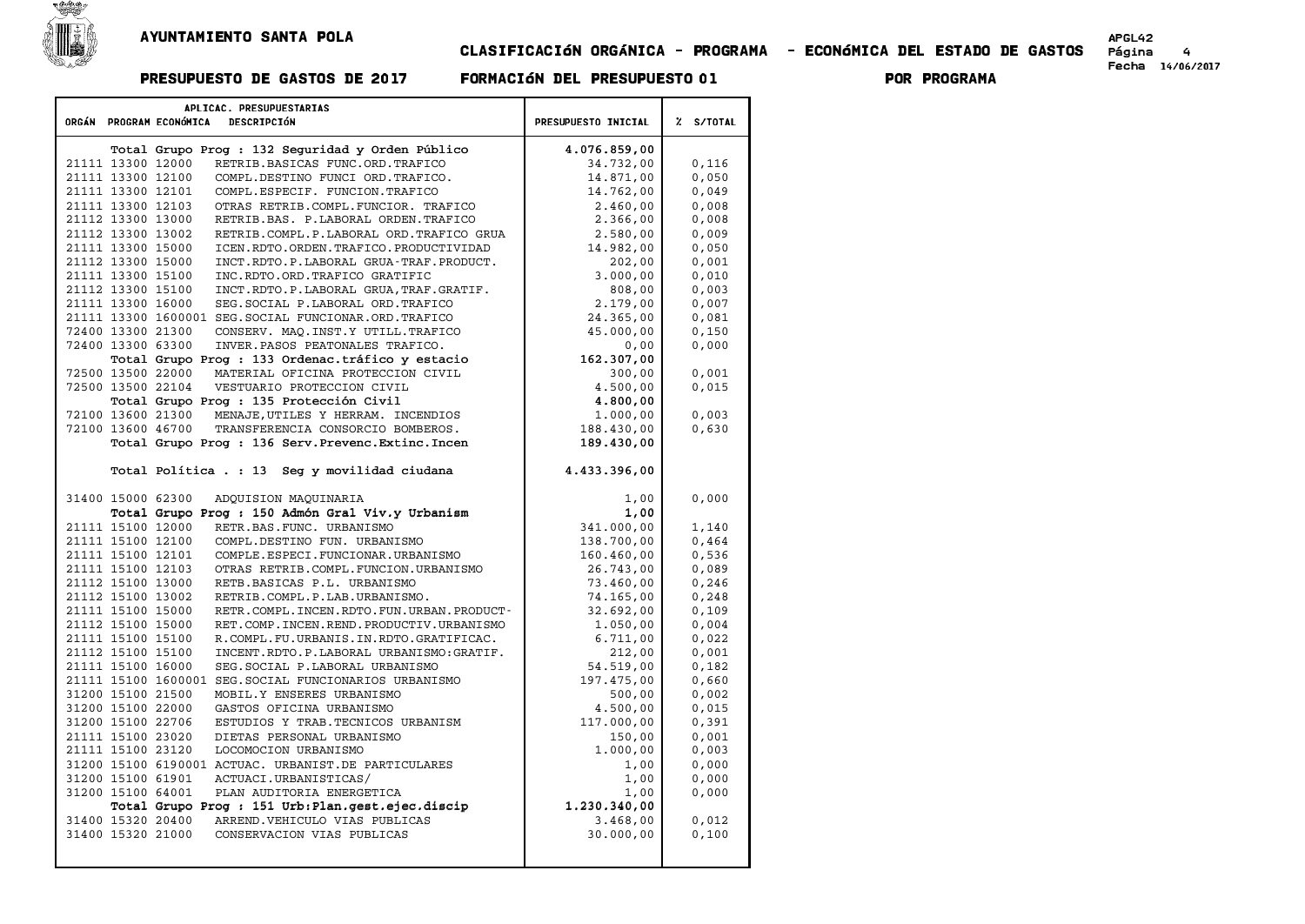

## CLASIFICACIøN ORG¶NICA - PROGRAMA - ECONøMICA DEL ESTADO DE GASTOS P£gina <sup>5</sup> Fecha 14/06/2017 PRESUPUESTO DE GASTOS DE <sup>2017</sup> FORMACIøN DEL PRESUPUESTO <sup>01</sup> POR PROGRAMA

| APLICAC. PRESUPUESTARIAS<br>ORGÁN PROGRAM ECONÓMICA<br>DESCRIPCIÓN | PRESUPUESTO INICIAL | % S/TOTAL |  |  |
|--------------------------------------------------------------------|---------------------|-----------|--|--|
|                                                                    |                     |           |  |  |
| 31400 15320 22104<br>VESTUARIO VIAS PUBLICAS                       | 6.000,00            | 0,020     |  |  |
| 31400 15320 22199<br>OTROS MATERIALES VIAS PUBLICAS                | 9.000,00            | 0,030     |  |  |
| 31400 15320 35800<br>INTERESE .ARREND. VEHIC. VIAS PUBLICAS        | 1,00                | 0,000     |  |  |
| Total Grupo Prog : 153 Vías Públicas                               | 48.469,00           |           |  |  |
|                                                                    |                     |           |  |  |
| Total Política . : 15 Vivienda y urbanismo                         | 1.278.810,00        |           |  |  |
| 32340 16000 22501<br>CANONES Y OTROS G. PUBLICOS SANEAMIENT        | 92.228,18           | 0,308     |  |  |
| 32340 16000 77000<br>INV. SERVICIO ALCANTARILLADO                  | 230.000,00          | 0,769     |  |  |
| Total Grupo Prog : 160 Alcantarillado                              | 322.228,18          |           |  |  |
| 21112 16210 13000<br>RETRIB.BASICAS P.L.ELIMINACION BASURAS        | 42.740,00           | 0,143     |  |  |
| 21112 16210 13002<br>RETRIB.COMPL.P.L.ELIMINACION BASURAS          | 44.363,00           | 0,148     |  |  |
| 21112 16210 15000<br>INCENT. RDTO.P.LABORAL BASURA: PRODUCTIV.     | 51,00               | 0.000     |  |  |
| 21112 16210 15100<br>INCENT.RDTO.P.LAB. ELIMIN.BASURA:GRATIFI      | 73,00               | 0,000     |  |  |
| 21111 16210 16000<br>SEG. SOCIAL P. LABORAL ELIM. BASURAS          | 27.902,00           | 0.093     |  |  |
| 21111 16220 12000<br>RETRIB.BASICAS FRIOS.VEREDERO-ECOP            | 14.635,00           | 0,049     |  |  |
| 21111 16220 12100<br>COMPLE.DESTINO. FRIOS.VERTEDR.-ECOPAR         | 6.118,00            | 0,020     |  |  |
| 21111 16220 12101<br>COMPLEM ESPECI. FUNCION. VERTEDERO ECOPAR     | 12.645,00           | 0,042     |  |  |
| 21111 16220 12103<br>OTRAS RETRIB.COMPL. VERTEDERO-ECOPARO         | 2.108,00            | 0,007     |  |  |
| 21111 16220 15000<br>INCENT.RDTO.FRIOS VERTEDERO - ECOP: PRODUC    | 3.846,00            | 0,013     |  |  |
| 21111 16220 15100<br>INCENT.RDTO. FUNC.VERTEDR.ECOPAR:GRATIF.      | 1.818,00            | 0,006     |  |  |
| 21111 16220 1600001 SEG. SOCIAL FUNCIONARIOS VERTEDERO-ECOPAR      | 10.625,00           | 0,036     |  |  |
| 24000 16220 22700<br>CONTRAT. TRABAJ. RECOGIDA, ELIMN. RESIDUOS    | 1,490,000,00        | 4,980     |  |  |
| 24000 16230 46700<br>APORTACION CONSORCIO BASURAS: CORRIENTE       | 475.000,00          | 1,587     |  |  |
| Total Grupo Prog : 162 Recog. Gest. Trat. Residuos                 | 2.131.924,00        |           |  |  |
| 24000 16300 22110<br>PRODUCTOS LIMPIEZA VIARIA                     | 1,000,00            | 0,003     |  |  |
| 24000 16300 22699<br>OTROS MATERIALES LIMP.Y SERV.GENERALES.       | 7.500,00            | 0,025     |  |  |
| 24000 16300 22700<br>CONTRAT. TRABJ. LIMPIEZA VIARIA               | 1.890.000,00        | 6,317     |  |  |
| Total Grupo Prog : 163 Limpieza viaria                             | 1.898.500,00        |           |  |  |
| 21112 16400 13000<br>RETRIB.BASICAS PERS.LABORAL CEMENTERIO        | 44.127,00           | 0,147     |  |  |
| 21112 16400 13002<br>RETRIB.COMPLEM.P.L.CEMENTERIO                 | 45.165,00           | 0,151     |  |  |
| 21112 16400 15000<br>INCENT.RDTO.P.LABOR.CEMENTERIO.PRODUCTIV      | 3.030,00            | 0,010     |  |  |
| 21112 16400 15100<br>INCENT.RDTO.P.LABOR.CEMENTERIO:GRATIFIC       | 9.395,00            | 0,031     |  |  |
| 21111 16400 16000<br>SEG. SOCIAL P. LABORAL CEMENTERIO             | 32.091,00           | 0,107     |  |  |
| 32400 16400 21200<br>CONSERVACION CEMENTERIO                       | 2.500,00            | 0.008     |  |  |
| 32400 16400 22104<br>VESTUARIO P.CEMENTERIO                        | 500,00              | 0,002     |  |  |
| 32400 16400 22110<br>PRDUCTOS LIMPIEZA CEMENTERIO                  | 2.800,00            | 0,009     |  |  |
| OTRO MATERIAL CEMENTERIO<br>32400 16400 22199                      | 1.448,57            | 0,005     |  |  |
| Total Grupo Prog : 164 Cementerio serv funerario                   | 141.056,57          |           |  |  |
| 21111 16500 12000<br>RETR.BAS.FUNCIONARIOS ALUMBRADO               | 54.152,00           | 0,181     |  |  |
| 21111 16500 12100<br>COMPL.DESTINO FUNCIONARIOS ALUMBRADO          | 23.149,00           | 0.077     |  |  |
| 21111 16500 12101<br>COMPL.ESPECIFI.FUNCIONARIOS ALUMBRADO         | 26.407,00           | 0,088     |  |  |
| 21111 16500 12103<br>OTRAS RETRIB.COMPL.FUNCIONAR.ALUMBRADO        | 4,401,00            | 0,015     |  |  |
| 21111 16500 15000<br>INCENT.RDTO.FUNCION ALUMBRADO.PRODUCTIV       | 26.690,00           | 0,089     |  |  |
| 21111 16500 15100<br>INCENT.RDTO.FUNCIONR.ALUMBRADO.GRATIFIC.      | 1,010,00            | 0,003     |  |  |
| 21111 16500 1600001 SEG. SOCIAL FUNCIONARIOS ALUMBRADO             | 43.595,00           | 0,146     |  |  |
| 31310 16500 21300<br>REPAR.Y CONSERV. INST. ALUMB. PUBL.           | 2,000,00            | 0,007     |  |  |
| 31310 16500 22100<br>SUMINISTRO ENERGÍA ELÉCTRICA                  | 1.400.000,00        | 4,679     |  |  |
| 31310 16500 22699<br>OTROS MATERIALES ALUMBRADO                    | 30.000,00           | 0,100     |  |  |
|                                                                    |                     |           |  |  |
|                                                                    |                     |           |  |  |
|                                                                    |                     |           |  |  |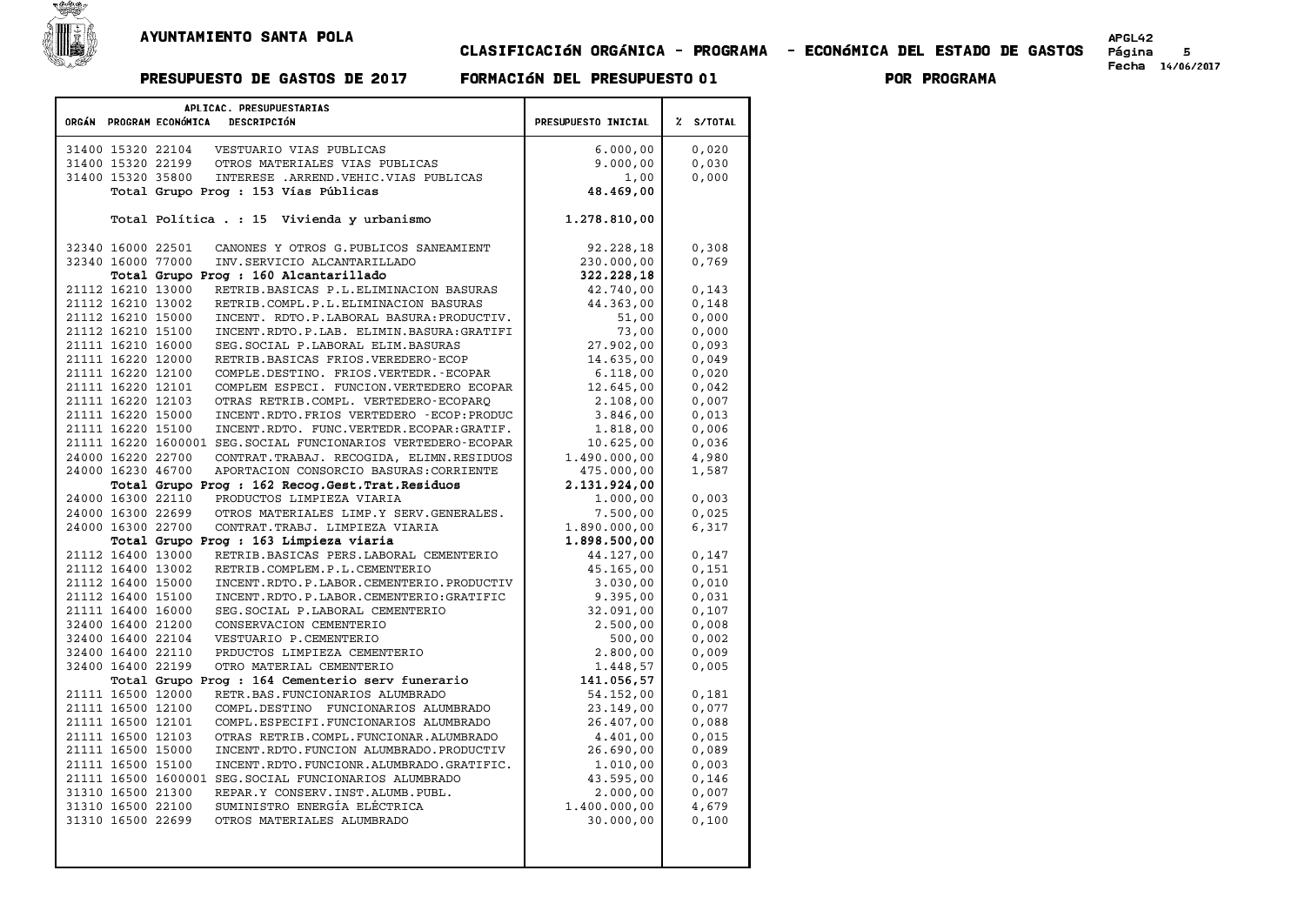

## AYUNTAMIENTO SANTA POLA<br>6 - CLASIFICACIÓN ORGÁNICA - PROGRAMA - ECONÓMICA DEL ESTADO DE GASTOS Página<br>Fecha 14/06/2017 - Formación del presupuesto 01 - POR PROGRAMA

|                   | APLICAC. PRESUPUESTARIAS                                                         |                            |           |
|-------------------|----------------------------------------------------------------------------------|----------------------------|-----------|
|                   | ORGÁN PROGRAM ECONÓMICA<br>DESCRIPCIÓN                                           | <b>PRESUPUESTO INICIAL</b> | % S/TOTAL |
|                   |                                                                                  |                            |           |
|                   | Total Grupo Prog : 165 Alumbrado público                                         | 1.611.404,00               |           |
|                   | Total Politica . : 16 Bienestar Comunitario                                      | 6.105.112,75               |           |
| 21111 17100 12000 | RETRIB.BASICAS FUNCION.PARQ.Y JARDINES                                           | 11.285,00                  | 0,038     |
| 21111 17100 12100 | COMPLEM.DESTINO FUNCIONAR.PARQU-JARDINES                                         | 4.785,00                   | 0,016     |
| 21111 17100 12101 | COMPLE.ESPECIF.FUNCIONAR.PARQUES Y JARDI                                         | 6.354,00                   | 0,021     |
| 21111 17100 12103 | OTRAS RETR.COMPL.FUNC.PARQUES Y JARDIN                                           | 1.059,00                   | 0,004     |
| 21112 17100 13000 | RETB.BASICAS P.L.PARQUES.                                                        | 179.502,00                 | 0,600     |
| 21112 17100 13002 | RETRIB.COMP.P.LABORAL PARQUES                                                    | 189.453,00                 | 0,633     |
| 21111 17100 15000 | INCENT.RDTO.FUNC.PARQ-JARD. PRODUCTIV.                                           | 639,00                     | 0,002     |
| 21112 17100 15000 | INC.RDTO.PRODUCTIV.PARQUES-JARDI                                                 | 7.200,00                   | 0,024     |
| 21111 17100 15100 | INCENT.RDTO.FUNCIONAR.PARQ.JARD.GRATIF.                                          | 1.010,00                   | 0,003     |
| 21112 17100 15100 | INCENT.RDTO.P.LAB.PARQUE-JAR:GRATIFIC.                                           | 1.240,00                   | 0,004     |
| 21111 17100 16000 | SEG. SOCIAL P. LABORAL PARQUES Y JARDINES                                        | 120.432,00                 | 0,402     |
|                   | 21111 17100 1600001 SEG. SOCIAL FUNCIONARIOS PARQUES Y JARDIN                    | 6.495,00                   | 0,022     |
| 32200 17100 20400 | ARRENDT.VEHICULO PARQ-JARDINERIA                                                 | 3.468,00                   | 0.012     |
| 32200 17100 21000 | CONSERVACION PARQUES Y JARDINES.                                                 | 30.000,00                  | 0,100     |
| 32200 17100 21300 | MENAJE, UTILES Y HERRAM. PAROUES                                                 | 15.000,00                  | 0,050     |
| 32200 17100 22104 | VESTUARIO P.PARQUES.                                                             | 5.000,00                   | 0,017     |
| 32200 17100 22110 | PRODUCTOS DE LIMPIEZA PARQUES                                                    | 4.800,00                   | 0,016     |
| 32000 17100 22706 | Estudios y trabajos técnicos parques-jar                                         | 1.500,00                   | 0,005     |
| 32200 17100 35800 | INTERESES ARREND. VEHICULO PAROUES                                               | 1,00<br>589.223,00         | 0,000     |
| 21111 17220 12000 | Total Grupo Prog : 171 Parques y jardines<br>RETR. BASICAS FUNCI. MEDIO AMBIENTE | 10.380,00                  | 0,035     |
| 21111 17220 12100 | COMPL.DESTINO FUNCIO.MEDIO AMBIENTE                                              | 4.786,00                   | 0,016     |
| 21111 17220 12101 | COMPLE.ESPECIF.FUNCIONAR.MEDIO AMBIENTE                                          | 4.567,00                   | 0,015     |
| 21111 17220 12103 | OTRAS RETR.COMPL.FUNCI.MEDIO AMBIENTE                                            | 761,00                     | 0,003     |
| 21111 17220 15000 | INCENTI.RDO.PRODUCT, FUNC.MEDIO AMBIENTE                                         | 638,00                     | 0,002     |
| 21111 17220 15100 | INCENT. FUNC.MEDIO AMBIENTE: GRATIFICACIO                                        | 2.020,00                   | 0,007     |
|                   | 21111 17220 1600001 SEG. SOCIAL FUNCIONARIOS MEDIO AMBIENTE                      | 6.400,00                   | 0,021     |
| 31110 17220 21000 | CONSERVACION MEDIO AMBIENTE                                                      | 3.000,00                   | 0,010     |
| 31110 17220 22699 | OTR. MATERIALES MONTES-MEDIO AMBIENTE.                                           | 2.000,00                   | 0,007     |
| 41600 17220 22700 | CONTRATOS LIMPIEZA CULTURA (CIMAR)                                               | 39.400,00                  | 0,132     |
| 11100 17220 46600 | APORTACION INS. ECOLOGIA LITORAL                                                 | 10.020,00                  | 0,033     |
| 22213 17230 21000 | CONSERV. BIENES NATURALES PLAYAS                                                 | 1.000,00                   | 0,003     |
| 22213 17230 21200 | CONSERVACION EDIFICIOS PLAYAS                                                    | 500,00                     | 0,002     |
| 22213 17230 21300 | INSTALACIONES PLAYAS                                                             | 28.000,00                  | 0,094     |
| 22213 17230 22104 | VESTUARIO PERSONAL PLAYAS                                                        | 300,00                     | 0,001     |
| 22213 17230 22110 | PRODUCTOS LIMPIEZA PLAYAS.                                                       | 1.500,00                   | 0,005     |
| 22213 17230 22199 | ADOUIS.OTROS MATERIALES PLAYAS.                                                  | 2.000,00                   | 0,007     |
| 22213 17230 22602 | PUBLICIDAD Y PROPAGANDA PLAYAS                                                   | 4.500,00                   | 0,015     |
| 22213 17230 22700 | CONTRAT. TRAB. LIMPIEZA PLAYAS                                                   | 668.000,00                 | 2,233     |
| 22213 17230 22706 | ESTUDIOS-TRABAJOS TECNICOS PLAYAS.                                               | 52.000,00                  | 0,174     |
| 22213 17230 22799 | TRAB. SOCORRISMO PLAYAS                                                          | 394.000,00                 | 1,317     |
| 22213 17230 62300 | I.N. PUN. ACCESIBLES ADAPT. AL MEDIO/PLAY                                        | 159.795,00                 | 0,534     |
|                   | Total Grupo Prog : 172 Protec mejora Med. Ambient                                | 1.395.567,00               |           |
|                   | Total Política . : 17 Medio ambiente                                             | 1.984.790,00               |           |
|                   |                                                                                  |                            |           |
|                   |                                                                                  |                            |           |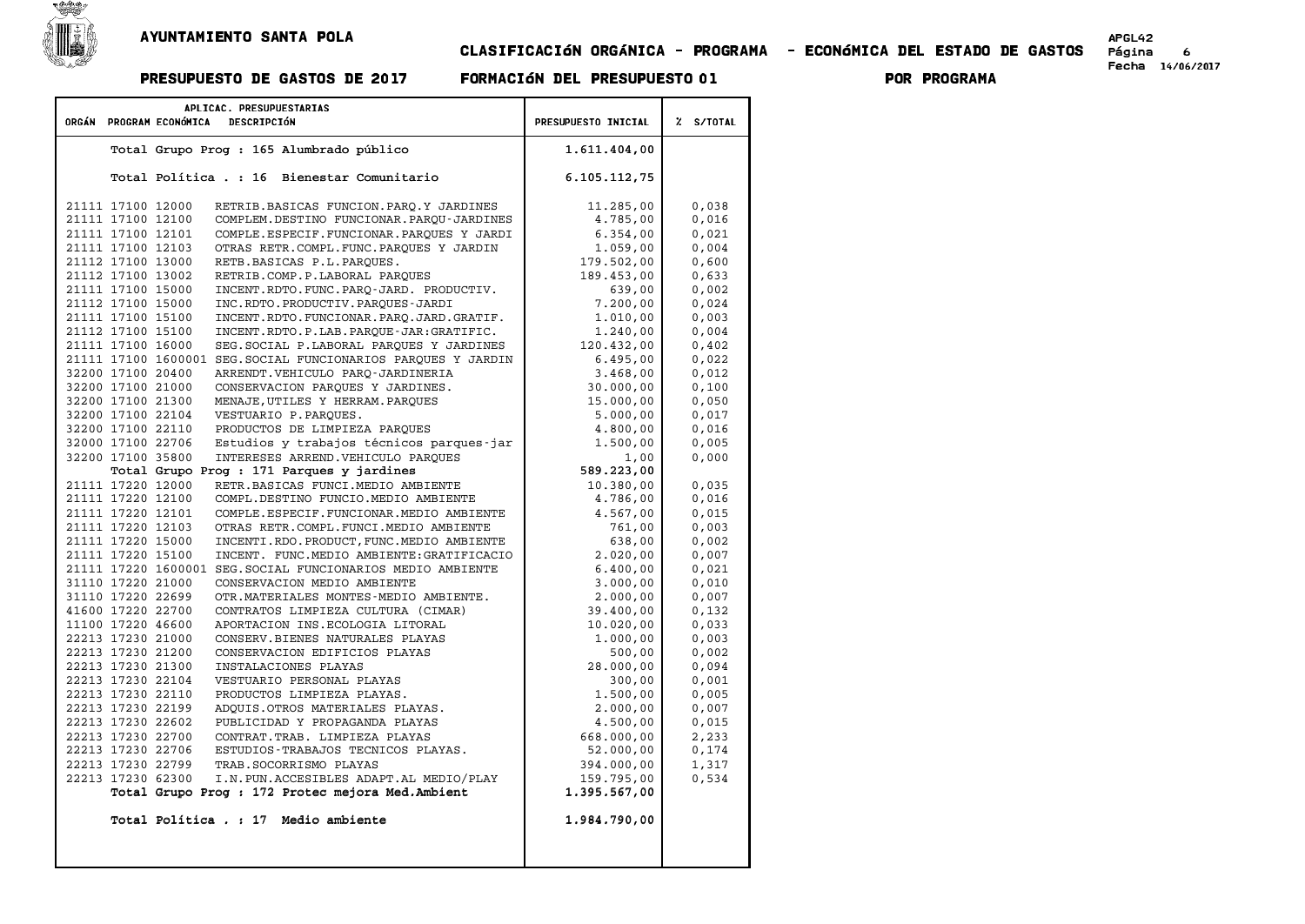

## AYUNTAMIENTO SANTA POLA<br>7 - CLASIFICACIÓN ORGÁNICA - PROGRAMA - ECONÓMICA DEL ESTADO DE GASTOS<br><sup>Fecha 14/06/2017 - Formación del presupuesto 01 - Por programa</sup>

| APLICAC. PRESUPUESTARIAS<br>DESCRIPCIÓN<br>ORGÁN PROGRAM ECONÓMICA |  |  |                                                            |                     | % S/TOTAL |
|--------------------------------------------------------------------|--|--|------------------------------------------------------------|---------------------|-----------|
|                                                                    |  |  |                                                            | PRESUPUESTO INICIAL |           |
|                                                                    |  |  | SERVICIOS PÚBLICOS BÁSICO<br>Total Área Gasto : 1          | 13.802.108,75       |           |
|                                                                    |  |  |                                                            |                     |           |
| 21111 22100 12700                                                  |  |  | APORT. PLAN PENSIONES FUNCIONARIOS                         | 1,00                | 0,000     |
| 21112 22100 13700                                                  |  |  | APORT. PLAN PENSIONES P. LABORAL                           | 1,00                | 0,000     |
| 61300 22100 16008                                                  |  |  | ASIST.MEDICO-FARMAC.FUNCIONARIOS                           | 200,000,00          | 0,668     |
| 21111 22100 16107                                                  |  |  | ASIST.MEDICO-FARMAC.PENSIONISTAS                           | 32.000,00           | 0,107     |
| 21111 22100 16200                                                  |  |  | FORMAC Y PERF. PERSONAL                                    | 8.500,00            | 0,028     |
| 21112 22100 16204                                                  |  |  | GASTOS SOCIALES PERSONAL                                   | 16.501,00           | 0,055     |
| 21111 22100 16205                                                  |  |  | SEGUROS FUNCIONARIOS                                       | 5.801,00            | 0,019     |
| 21112 22100 16205                                                  |  |  | SEGUROS PERSONAL LABORAL                                   | 2.901,00            | 0,010     |
| 21111 22100 16209                                                  |  |  | FONDO SOCIAL FUNCIONARIOS                                  | 39.060,00           | 0,131     |
| 21112 22100 16400                                                  |  |  | PRESTACIONES FAMILIARES                                    | 11.166,00           | 0,037     |
| 21112 22100 83000                                                  |  |  | PAGAS ANTICIPADAS AL PERSONAL                              | 120.000,00          | 0,401     |
|                                                                    |  |  | 21112 22100 831000 PRESTAMOS VIVIENDA PERSONAL             | 36.060,72           | 0,121     |
|                                                                    |  |  | Total Grupo Prog : 221 Ot. Prest. Econon. Empleados        | 471.991,72          |           |
|                                                                    |  |  | Total Política . : 22 Ot. Prest. Econon. Empleados         | 471.991,72          |           |
| 21111 23100 12000                                                  |  |  | RETIB.BASICAS FUNC.ACCION SOCIAL.                          | 176.110,00          | 0,589     |
| 21111 23100 12100                                                  |  |  | COMP.DESTINO FUNC.ACCION SOCIAL                            | 63.300,00           | 0,212     |
| 21111 23100 12101                                                  |  |  | COMPLE.ESPECIF.FUNCIONAR.ACCION SOCIAL                     | 72.211,00           | 0, 241    |
| 21111 23100 12103                                                  |  |  | OTRAS RETR.COMPL.FUNCI.ACCION SOCIAL                       | 12.035,00           | 0,040     |
| 21112 23100 13000                                                  |  |  | RET.BASICAS P.L.ACCION SOCIAL.                             | 143.427,00          | 0,479     |
| 21112 23100 13002                                                  |  |  | RET.COMPL.P.L.ACCION SOCIAL.                               | 135.137,00          | 0,452     |
| 21111 23100 15000                                                  |  |  | INCENT.RDTO.FUNC.ACCION SOCIAL.PRODUCT.                    | 10.662,00           | 0,036     |
| 21112 23100 15000                                                  |  |  | INCENT.RDTO.P.LABORAL ACCI.SOCIAL:PRODUC                   | 3.585,00            | 0,012     |
| 21111 23100 15100                                                  |  |  | INCENT.RDTO. FUN.ACCION SOCIAL.GRATIF.                     | 1.898,00            | 0,006     |
| 21112 23100 15100                                                  |  |  | INCENT.RDTO.P.LABORAL ACCI.SOCIAL.GRATIF                   | 3.765,00            | 0,013     |
| 21111 23100 16000                                                  |  |  | SEG. SOCIAL P. LABORAL ACCION SOCIAL                       | 89.800,00           | 0,300     |
|                                                                    |  |  | 21111 23100 1600001 SEG. SOCIAL FUNCIONARIOS ACCION SOCIAL | 84.340,00           | 0,282     |
| 81200 23100 21300                                                  |  |  | REPAR. MAOUIN. E INSTA. ACC. SOCIAL                        | 8.000,00            | 0,027     |
| 81200 23100 21500                                                  |  |  | MOBIL Y ENSERES CENTROS SERV. SOCIALES                     | 4.500,00            | 0,015     |
| 81100 23100 22000                                                  |  |  | GASTOS OFIC.ACCION SOCIAL                                  | 5,800,00            | 0,019     |
| 81100 23100 22104                                                  |  |  | VESTUARIO SERVICIOS SOCIALES                               | 1.200,00            | 0,004     |
| 81100 23100 22601                                                  |  |  | ATENC. PROTOCOLAR. REPRES. ACC. SOCIAL                     | 5,000,00            | 0,017     |
| 81100 23100 22602                                                  |  |  | PUBLICIDAD Y PROPAG. ACC. SOCIAL                           | 100,00              | 0,000     |
| 81100 23100 22699                                                  |  |  | OTRO MATERIAL ACCION SOCIAL                                | 1,500,00            | 0,005     |
| 81200 23100 22700                                                  |  |  | CONTRATOS LIMPIEZA ACCION SOCIAL Y AMICS                   | 50.000,00           | 0,167     |
| 21114 23100 23020                                                  |  |  | DIETAS PERS.ACCION SOCIAL                                  | 400,00              | 0,001     |
| 21111 23100 23120                                                  |  |  | LOCOMOCION PERS. ACCION SOCIAL                             | 290,00              | 0,001     |
| 81200 23100 62300                                                  |  |  | I.R. INSTAL. CLIMATIZ. CENTRO SERV. SOCIALES               | 479.191,06          | 1,602     |
| 81100 23110 22606                                                  |  |  | REUNIONES Y PROGRAMAS SERV. SOC.                           | 8.000,00            | 0,027     |
| 81100 23110 22706                                                  |  |  | ESTUD.Y TRAB. TECNICOS ACC. SOCIAL                         | 248.000,00          | 0,829     |
| 81100 23110 48000                                                  |  |  | ATENCIONES BENEF.Y ASISTENCIALES                           | 500,00              | 0,002     |
| 81100 23110 48900                                                  |  |  | OTRAS TRANSF.ACC.SOC.INP Y OTROS                           | 303.500,00          | 1,014     |
| 21114 23120 20200                                                  |  |  | ARRENDAMIENTO LOCALes S.SOCIALES.                          | 12.500,00           | 0,042     |
| 81000 23120 49000                                                  |  |  | APORTACION EXTERIOR E INMIGRACION.                         | 41.500,00           | 0,139     |
| 81100 23130 22700                                                  |  |  | TRABAJOS SAD.                                              | 310.000,00          | 1,036     |
| 21111 23140 12000                                                  |  |  | RETR. BAS. FUN. 3 ª EDAD                                   | 12.041,00           | 0,040     |
| 21111 23140 12100                                                  |  |  | C.D. FUNC. 3 ª EDAD                                        | 4.785,00            | 0,016     |
|                                                                    |  |  |                                                            |                     |           |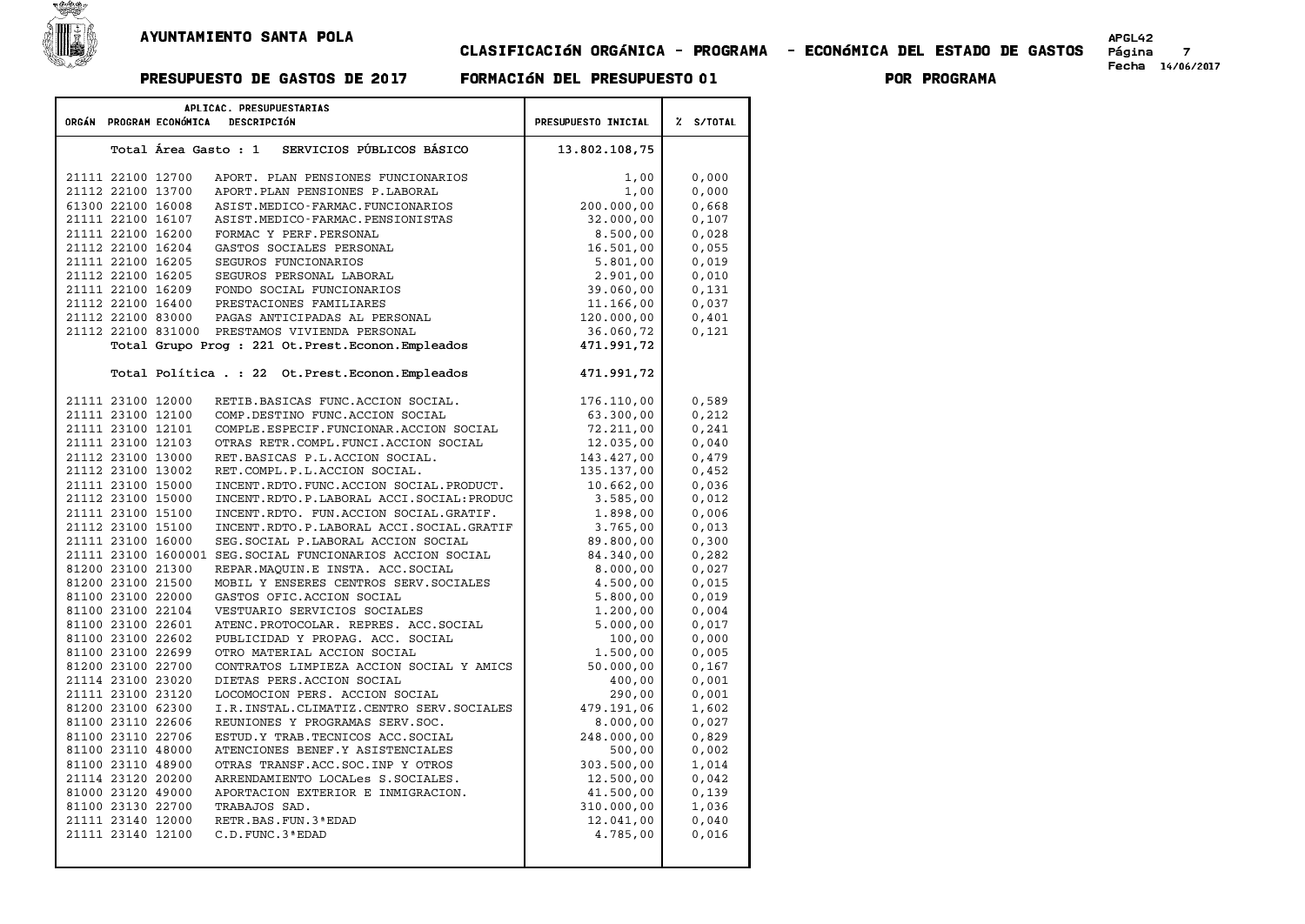

## AYUNTAMIENTO SANTA POLA<br>6 - CLASIFICACIÓN ORGÁNICA - PROGRAMA - ECONÓMICA DEL ESTADO DE GASTOS<br>Fecha 14/06/2017 - Formación del presupuesto 01 - Por programa

# 

| APLICAC. PRESUPUESTARIAS                                                                                    |                            |                |
|-------------------------------------------------------------------------------------------------------------|----------------------------|----------------|
| ORGÁN PROGRAM ECONÓMICA<br>DESCRIPCIÓN                                                                      | <b>PRESUPUESTO INICIAL</b> | Z S/TOTAL      |
|                                                                                                             |                            |                |
| 21111 23140 12101<br>C.ESP. FUN.3 ª EDAD                                                                    | 4.567,00                   | 0,015          |
| 21111 23140 12103<br>OTRAS RETRI.COMP. FUNCIONARIOS 3ª EDAD                                                 | 761,00                     | 0,003          |
| 21112 23140 13000<br>RETR.BASICAS P.L. TERCERA EDAD.                                                        | 4.657,00                   | 0,016          |
| 21112 23140 13002<br>OTRAS RETR.P.LAB.TERCERA EDAD.                                                         | 5.337,00                   | 0,018          |
| 21111 23140 15000<br>INCENT. RDTO. PRODUCT. FUN. 3 ª EDAD                                                   | 1,00                       | 0,000          |
| 21111 23140 15100<br>INCE, RDTO. GRATIF. FUNC. 3 ª EDAD                                                     | 3.000,00                   | 0,010          |
| 21112 23140 15100<br>INCENT.RDTO.P.LABOR.TERCERA EDAD:GRATIF.                                               | 404,00                     | 0.001          |
| 21111 23140 16000<br>SEG. SOCIAL P. LABORAL TERCERA EDAD                                                    | 3.281,00                   | 0,011          |
| 21111 23140 1600001 SEG. SOCIAL FUNCIONARIOS 3ª EDAD                                                        | 6.667,00                   | 0,022          |
| 81120 23140 21200<br>CONSERV. EDIF. CENTRO 3 EDAD                                                           | 5.000,00                   | 0,017          |
| 81120 23140 21300<br>REPAR. MAO.E INST. CENTRO 3 EDAD                                                       | 12.000,00                  | 0,040          |
| 81120 23140 22000<br>GASTOS DE OFICINA CENTRO 3 EDAD<br>81120 23140 22001<br>PRENSA Y PUBLIC. CENTRO 3 EDAD | 100,00                     | 0,000<br>0.001 |
| 81120 23140 22601<br>ATEN. PROT. Y REPRES. CENTRO 3 EDAD                                                    | 400,00                     | 0,012          |
| 81120 23140 22606<br>REUNIONES Y PROGRAM. 3 EDAD                                                            | 3.500,00<br>6.520,00       | 0,022          |
| 81120 23140 22700<br>CONTRATO LIMPIEZA TERCERA EDAD.                                                        | 25.000,00                  | 0,084          |
| 81120 23140 48000<br>CLUB LA SENIA ORGANIZ.ACTIVIDADES                                                      | 1,00                       | 0.000          |
| 81201 23150 22601<br>ATENCIONES PROTOCOLARIAS Y REPR. MUJER                                                 | 1.000,00                   | 0,003          |
| 81201 23150 22602<br>PUBLICIDAD Y PROPAGANDA MUJER                                                          | 650,00                     | 0,002          |
| 81201 23150 22606<br>REUNIONES Y CONFERENCIAS iqualdad                                                      | 10.000,00                  | 0,033          |
| Total Grupo Prog : 231 Asistencia Social Primari                                                            | 2.385.923,06               |                |
|                                                                                                             |                            |                |
| Total Política . : 23 Serv Sociales promoc soci                                                             | 2.385.923,06               |                |
| Total Área Gasto : 2<br>ACTUAC PROTEC PROMOC SOCI                                                           | 2.857.914,78               |                |
| 82100 31100 22700<br>DESRAT.DESINSECT.PLAGAS Y ANIMAL.                                                      | 55.000,00                  | 0.184          |
| 82100 31110 22106<br>SUMIN.YTRABJOS PREVENCION SALUD                                                        | 5.000,00                   | 0,017          |
| Total Grupo Prog : 311 Protec. Salubridad Pública                                                           | 60.000,00                  |                |
| 82100 31200 48000<br>TRANSFERENCIAS C.ROJA-SERVICIOS                                                        | 228,400,00                 | 0,763          |
| Total Grupo Prog : 312 Hospit. Serv. Asist. Cent. Sa                                                        | 228.400,00                 |                |
| Total Política . : 31 Sanidad                                                                               |                            |                |
|                                                                                                             | 288,400,00                 |                |
| 21111 32100 12000<br>R.BASICAS.PRES.Y PRIMARIA.FUNCIONARIOS                                                 | 47.005,00                  | 0,157          |
| 21111 32100 12100<br>COMPLEM.DESTINO FUNC.PRESC.-PRIMAR                                                     | 18.668,00                  | 0,062          |
| 21111 32100 12101<br>COMPLEM.ESPECIFI.FUNCIO.PREESCO.PRIMARI.                                               | 18.024.00                  | 0,060          |
| 21111 32100 12103<br>OTRAS RETRIB.COMPL.PREESC-PRIMARIA                                                     | 3.004,00                   | 0,010          |
| 21112 32100 13000<br>RETRIB.BASICAS P.LAB.PRESC.Y PRIMARIA                                                  | 70.437,00                  | 0, 235         |
| 21112 32100 13002<br>OTRAS RETRIB.P.LABORAL PRESC-PRIMAR.                                                   | 73.262,00                  | 0, 245         |
| 21111 32100 15000<br>INCENT.RDTO. PRODUCT.PREES.Y PRIMARIA                                                  | 16.430,00                  | 0,055          |
| 21112 32100 15000<br>INCET.RDTO.P.LABORAL PREE-PRIMAR:PRODUC.                                               | 5.969,00                   | 0,020          |
| INCENT.RDTO.GRATIF. PREESCOL. Y PRIMARIA<br>21111 32100 15100                                               | 2.323,00                   | 0,008          |
| 21112 32100 15100<br>INCEN.RDTO.P.LABORAL PREES-PRIMAR:GRATI                                                | 3.232,00                   | 0,011          |
| 42110 32100 62700<br>I.R.CENTROS INFANTIL-PRIMARIA                                                          | 8.115,00                   | 0,027          |
| Total Grupo Prog: 321 Creac. Centros Preesc. Prim                                                           | 266.469,00                 |                |
| 21111 32300 16000<br>SEG. SOCIAL P. LABORAL PREESCOLAR Y PRIMAR                                             | 49.150,00                  | 0,164          |
| 21111 32300 1600001 SEG. SOCIAL FUNCIONAR. PREESCOLAR Y PRIMAR                                              | 27.150,00                  | 0,091          |
| 42110 32300 21200<br>CONSERV. PREESCOLAR Y PROMARIA                                                         | 10.000,00                  | 0,033          |
| 42110 32300 21300<br>conserv.instal.preescolar y primaria                                                   | 30.000,00                  | 0,100          |
|                                                                                                             |                            |                |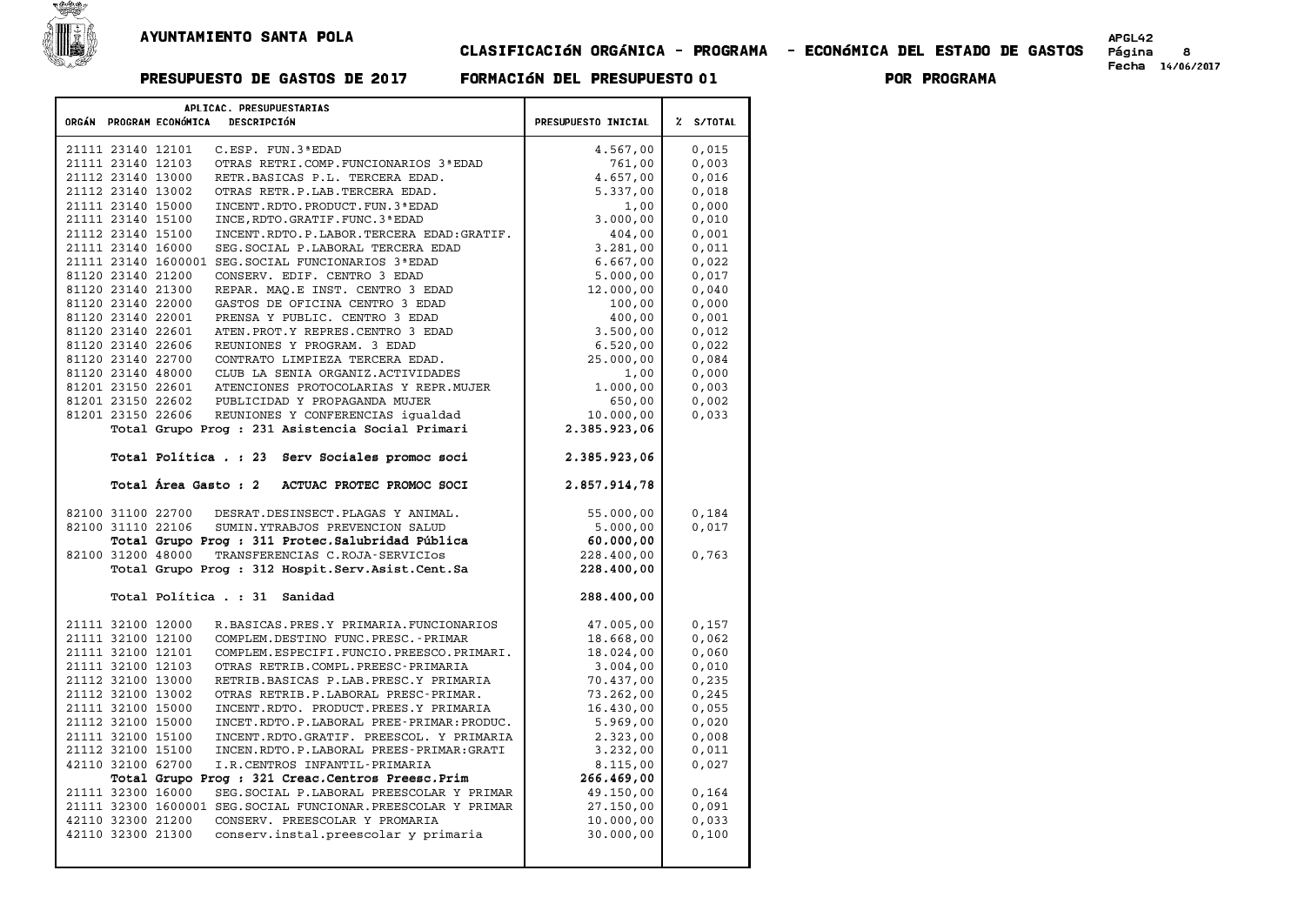

## CLASIFICACIøN ORG¶NICA - PROGRAMA - ECONøMICA DEL ESTADO DE GASTOS P£gina <sup>9</sup> Fecha 14/06/2017 PRESUPUESTO DE GASTOS DE <sup>2017</sup> FORMACIøN DEL PRESUPUESTO <sup>01</sup> POR PROGRAMA

| APLICAC. PRESUPUESTARIAS |                                                              |                     |           |  |  |
|--------------------------|--------------------------------------------------------------|---------------------|-----------|--|--|
| ORGÁN PROGRAM ECONÓMICA  | DESCRIPCIÓN                                                  |                     |           |  |  |
|                          |                                                              | PRESUPUESTO INICIAL | % S/TOTAL |  |  |
| 42110 32300 22103        | combustible preescolar y primaria                            | 12.000,00           | 0,040     |  |  |
| 42110 32300 22104        | VESTUARIO PREESCOLAR Y PRIMARIA                              | 800,00              | 0,003     |  |  |
| 42110 32300 22110        | PRODUCTOS LIMPIEZA PREESCOLY PRIMARIA                        | 10.500,00           | 0,035     |  |  |
| 42110 32300 22699        | OTROS MATERIALES PREESCOLAR Y PRIMARIA                       | 3.500,00            | 0,012     |  |  |
| 42110 32300 22700        | LIMPIEZA CENTROS ESCOLR. Y GIMN.                             | 280,000,00          | 0,936     |  |  |
|                          | Total Grupo Prog : 323 Funcionam. Preesc. Prim. Esp          | 423.100,00          |           |  |  |
| 21112 32600 13000        | RETRIB.BASICAS P.LAB.E.P.A.                                  | 77.000,00           | 0,257     |  |  |
| 21112 32600 13002        | OTRAS RETRIB.P.L. E.P.A.                                     | 50.784,00           | 0,170     |  |  |
| 21112 32600 15000        | INC.RDTO.PRODUCTIV.E.P.A.                                    | 1.680,00            | 0,006     |  |  |
| 21112 32600 15100        | INC.RDTO.P.LAB.E.P.A.:GRATIFIC.                              | 2.320,00            | 0,008     |  |  |
| 21111 32600 16000        | SEG. SOCIAL P. LABORAL E.P.A.                                | 41.767,00           | 0,140     |  |  |
| 22150 32600 22000        | GASTOS OFICINA EDUC. PERM. ADULTOS                           | 1.500,00            | 0,005     |  |  |
| 22150 32600 22199        | OTRO MATERIAL E.P.A.                                         | 350,00              | 0,001     |  |  |
| 42500 32600 22601        | ATENCIONES PROTOCOL.Y REPRES.EPA                             | 1.000,00            | 0,003     |  |  |
| 72200 32610 21200        | REPAR.EDIF. PARO.INFANTIL TRAF.P.I.T.                        | 3.000,00            | 0,010     |  |  |
| 72200 32610 21400        | CONSRV.Y ADOUIS.VEHICULOS P.I.T.                             | 1.000,00            | 0,003     |  |  |
| 72200 32610 22000        | GASTOS OFIC. PARO. INF. TRAFICO P.I.T.                       | 200,00              | 0,001     |  |  |
| 72200 32610 22110        | PRODUCTOS LIMP. P. INF. TRAF.                                | 300,00              | 0,001     |  |  |
| 72200 32610 22601        | ATENCIONES PROTOCOL.Y REPRES.P.I.T.                          | 100,00              | 0,000     |  |  |
| 21111 32620 12000        | RETRIB.BASICASIC.F.ED.ESP.PSICOP.                            | 43.010,00           | 0,144     |  |  |
| 21111 32620 12100        | COMPLEM.DESTINO FUNCIO.ED.ESP.PSICOP                         | 15.010,00           | 0,050     |  |  |
| 21111 32620 12101        | COMPL.ESPECIF. FUNCION.EDUC.ESPECI.PSICO                     | 18.473,00           | 0,062     |  |  |
| 21111 32620 12103        | OTRAS RETR.COMPL.FUNCION.EDUC.ESP.PSIC                       | 3.079,00            | 0,010     |  |  |
| 21111 32620 15000        | INCENT.RDTO.FUNCI.E-ESPEC.PSICOP.PRODUCT                     | 4.021,00            | 0,013     |  |  |
| 21111 32620 15100        | INCT.RDTO.FUNCION.E.ESPEC.PSICO.GRATIFI                      | 621,00              | 0,002     |  |  |
|                          | 21111 32620 1600001 SEG.SOCIAL FUNCIONAR.GAB.PSICOPEDAGOGICO | 21.200,00           | 0,071     |  |  |
| 81390 32620 22000        | GASTOS OFIC. GAB. PSICOPEDAGOGICO                            | 500,00              | 0,002     |  |  |
| 81390 32620 22199        | OTRO MATERIAL GAB. PSICOPEDAG.                               | 500,00              | 0,002     |  |  |
| 81390 32620 22601        | ATEN. PROTOCOL.Y REPRES. GAB.PSIC                            | 200,00              | 0,001     |  |  |
| 21114 32620 22607        | OTRAS INDEMNIZ. GAB. PSICOPEDAG.                             | 180,00              | 0,001     |  |  |
| 21114 32620 23020        | DIETAS PERS. GABINETE PSICOPEDAG.                            | 180,00              | 0,001     |  |  |
| 21114 32620 23120        | LOCOMOCION PERS. GAB. PSICOPEDAG                             | 50,00               | 0,000     |  |  |
| 43100 32640 21200        | CONSERV.DEPORT.ESCOLARES                                     | 2,000,00            | 0,007     |  |  |
| 43100 32640 22706        | TRABAJOS DEPORTE ESCOLAR (E.DEPORTIVAS)                      | 135.500,00          | 0,453     |  |  |
| 42110 32690 48000        | AYUD. ALIMT. Y OTR: EDUCACION Y BECAS                        | 200,000,00          | 0,668     |  |  |
|                          | 42110 32690 4800001 OTRAS TRANFERENCIAS EDUCACION            | 12.000,00           | 0,040     |  |  |
|                          | 42000 32691 4800000 AYUDAS TRANSPORTE EDUCA.NO OBLIGATORIA   | 1,00                | 0,000     |  |  |
|                          | Total Grupo Prog : 326 Serv.complem.Educación                | 637.526,00          |           |  |  |
|                          |                                                              |                     |           |  |  |
| Total Política . : 32    | Educación                                                    | 1.327.095,00        |           |  |  |
|                          |                                                              |                     |           |  |  |
| 21111 33000 12000        | RETRIB.BASIC.FUNCION.CULTURA                                 | 109.100,00          | 0, 365    |  |  |
| 21111 33000 12100        | COMPL.DESTINO FUNCIONAR. CULTURA                             | 37.911,00           | 0,127     |  |  |
| 21111 33000 12101        | COMPL.ESPECIF. FUNCIO.CULTURA                                | 53.172,00           | 0,178     |  |  |
| 21111 33000 12103        | OTRAS RETRIBCOMP. FUNCI.CULTURA                              | 8.862,00            | 0,030     |  |  |
| 21112 33000 13000        | RETR. BASICAS P. LABORAL CULTURA                             | 33.846,00           | 0,113     |  |  |
| 21112 33000 13002        | RETRI.COMPLEN.P.LABORAL CULTURA                              | 34.811,00           | 0,116     |  |  |
| 21111 33000 15000        | INCENT.RDTO.CULTURA: PRODUCTIVIDAD                           | 12.125,00           | 0,041     |  |  |
| 21111 33000 15100        | INCENT. RDTO. CULTURA: GRATIFICACIONES                       | 1.898,00            | 0,006     |  |  |
| 21112 33000 15100        | INCENT.RDTO.P.LABORAL CULTURA.GRATIF.                        | 1.010,00            | 0,003     |  |  |
|                          |                                                              |                     |           |  |  |
|                          |                                                              |                     |           |  |  |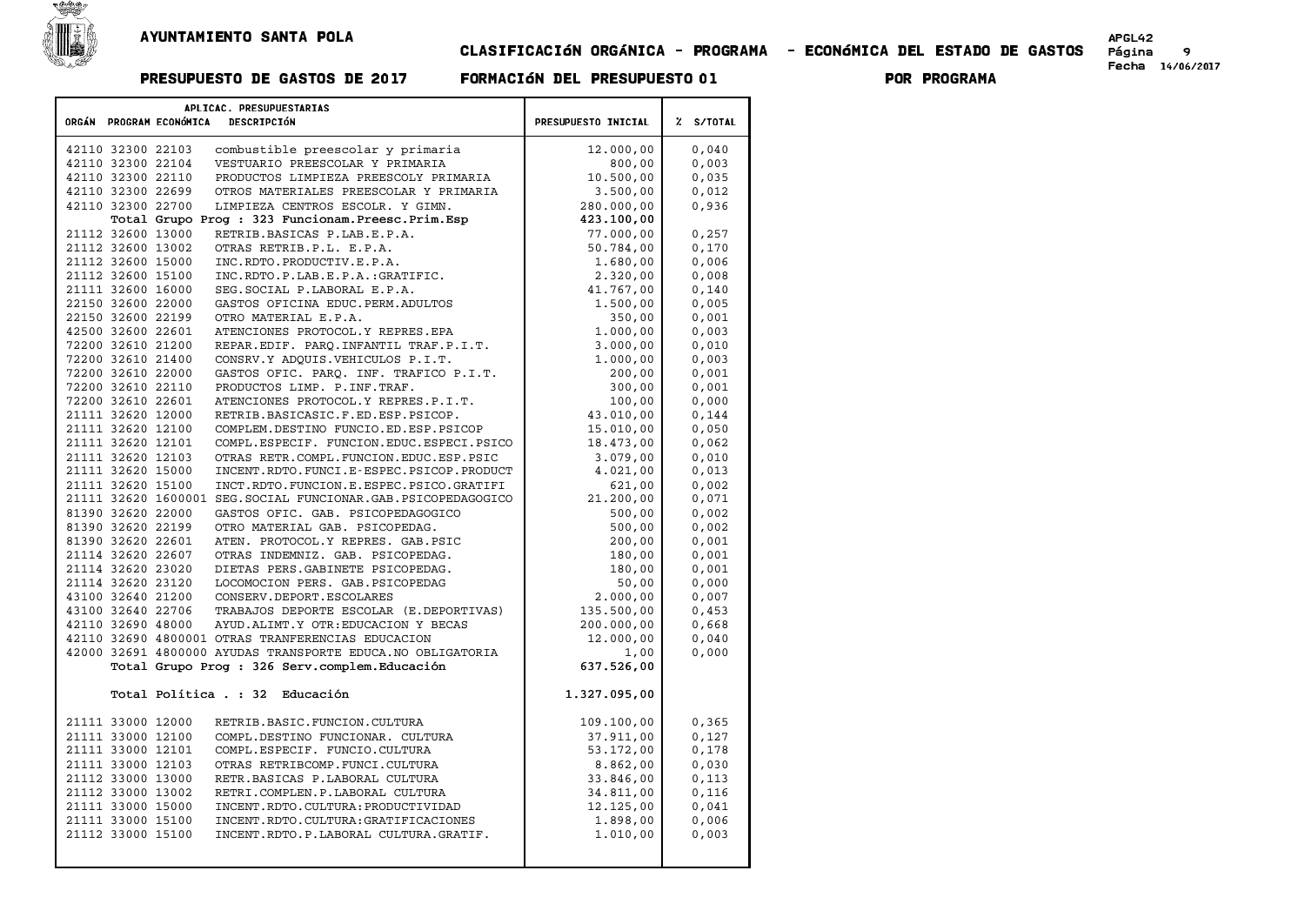

## CLASIFICACIøN ORG¶NICA - PROGRAMA - ECONøMICA DEL ESTADO DE GASTOS P£gina <sup>10</sup> Fecha 14/06/2017 PRESUPUESTO DE GASTOS DE <sup>2017</sup> FORMACIøN DEL PRESUPUESTO <sup>01</sup> POR PROGRAMA

|                   | ORGÁN PROGRAM ECONÓMICA | APLICAC. PRESUPUESTARIAS<br>DESCRIPCIÓN                                               | PRESUPUESTO INICIAL | % S/TOTAL |
|-------------------|-------------------------|---------------------------------------------------------------------------------------|---------------------|-----------|
|                   |                         |                                                                                       |                     |           |
| 21111 33000 16000 |                         | SEG. SOCIAL P. LABORAL CULTURA                                                        | 23.011,00           | 0,077     |
|                   |                         | 21111 33000 1600001 SEG. SOCIAL FUNCIONARIOS CULTURA                                  | 56.200,00           | 0,188     |
| 41000 33000 20300 |                         | ARRENDTO.MAQUIN.CASA CULTURA                                                          | 100,00              | 0,000     |
| 41000 33000 21200 |                         | CONSERV.EDIF. CULTURALES                                                              | 1,500,00            | 0,005     |
| 41000 33000 21300 |                         | CONSER. MAQUINARIA E INSTALA. CULTURA                                                 | 12.000,00           | 0,040     |
| 41000 33000 21500 |                         | MOBIL Y ENSERES CULTURA                                                               | 4.000,00            | 0,013     |
| 41000 33000 21900 |                         | OTRO INMOVILIZADO CULTURA                                                             | 5.000,00            | 0,017     |
| 41000 33000 22000 |                         | GASTOS OFICINA CULTURA                                                                | 3.500,00            | 0,012     |
| 41000 33000 22001 |                         | PRENSA PUBLICACIONES CULTURA                                                          | 200,00              | 0,001     |
| 41000 33000 22110 |                         | PRODUCTOS LIMPIEZA CULTURA/BIBLIO                                                     | 6.000,00            | 0,020     |
| 41000 33000 22199 |                         | OTROS SUMINISTROS CASA CULTURA                                                        | 1,000,00            | 0,003     |
| 41000 33000 22601 |                         | ATEN.Y PROTOCOL. REPRES.CULTURA                                                       | 1.800,00            | 0,006     |
| 41000 33000 22602 |                         | PUBLICID-PROPAG.CULTURA Y OFICINA VALEN.                                              | 4.500,00            | 0,015     |
| 21114 33000 23020 |                         | DIETAS PERS. CASA CULTURA                                                             | 180,00              | 0,001     |
| 21114 33000 23120 |                         | LOCOMOCION PERS. CASA CULTURA                                                         | 450,00              | 0,002     |
|                   |                         | Total Grupo Prog : 330 Admón General de Cultura                                       | 412.176,00          |           |
| 21111 33210 12000 |                         | RETRIB.BASICAS FUNC.BIBLIOTECA-ARCHIVO                                                | 130.130,00          | 0,435     |
| 21111 33210 12100 |                         | COMPL.DESTINO FUNC. BIBLIOTECA                                                        | 54.540,00           | 0,182     |
| 21111 33210 12101 |                         | COMP.ESPECIF.FUNCIONAR.BIBLIOTECA                                                     | 56.359,00           | 0,188     |
| 21111 33210 12103 |                         | OTRAS.RETRIB COMPL.FUNCION.BIBLIO/ARCHI                                               | 9.394,00            | 0,031     |
| 21111 33210 15000 |                         | INCENT.RDTO.FUN.BIBLIOTEC.ARCHIV.PRODUC.                                              | 7.272,00            | 0.024     |
| 21111 33210 15100 |                         | INC.RDTO.FUNCION.BIBLIOTECA. GRATIFICA                                                | 5.066,00            | 0,017     |
|                   |                         | 21111 33210 1600001 SEG. SOCIAL FUNCIONARIOS BIBLIOTECA                               | 70.400,00           | 0, 235    |
| 41200 33210 21500 |                         | MOBILIARIO BIBLIOTECAS: CONSERVACIÓN.                                                 | 250,00              | 0,001     |
| 41200 33210 21900 |                         | OTRO MAT. INVENT. BIBLIOTECAS Y B. INFANTIL                                           | 12.000,00           | 0,040     |
| 41200 33210 22000 |                         | GASTOS OFICINA BIBLIOTECAS                                                            | 2.800,00            | 0,009     |
| 41200 33210 22001 |                         | PRENSA Y PUBLICACIONES BIBLIOTECAS                                                    | 8.500,00            | 0,028     |
| 41200 33210 22601 |                         | ATENC. PROTOC.Y REPRES. BIBLIOTECA                                                    | 300,00              | 0,001     |
| 41200 33210 22699 |                         | SUMINISTROS Y TRAB. BIBLIOT. Y ARCHIVO HCO                                            | 2.500,00            | 0,008     |
|                   |                         | Total Grupo Prog : 332 Bibliotecas y Archivos                                         | 359.511,00          |           |
| 41310 33300 21200 |                         | CONSERVACION EDIFICIO MUSEO                                                           | 4.134,22            | 0,014     |
| 41310 33300 21300 |                         | CONSERVACION INSTAL. ARQUE. Y MUSEOS.                                                 | 12.000,00           | 0,040     |
| 41310 33300 22000 |                         | MATERIAL OFICINA MUSEO                                                                | 1,800,00            | 0,006     |
| 41310 33300 22104 |                         | VESTUARIO P.MUSEO                                                                     | 700,00              | 0,002     |
| 41310 33300 22110 |                         | PRODCUTOS LIMPIEZA ARQUEOLOGIA-MUSEO                                                  | 1,800,00            | 0,006     |
| 41310 33300 22602 |                         | PUBLIC-PROPAG, EDICIONES MUSEOS Y EXPOSI.                                             | 1.800,00            | 0,006     |
| 41310 33300 22699 |                         | OTROS MATERIALES Y GASTOS MUSEO                                                       | 4,000,00            | 0,013     |
| 41310 33300 63300 |                         | CLIMATIZACION BALUARTE: ADJ. EMERGENCIA                                               | 21.779,00           | 0,073     |
| 21111 33310 12000 |                         | RETRIB.BASICAS FUNCIONAR.ACUARIO                                                      | 34.015,00           | 0,114     |
| 21111 33310 12100 |                         | COMPLEM.DESTINO FUNCIONAR.ACUARIO                                                     | 13.511,00           | 0,045     |
| 21111 33310 12101 |                         | COMPLE.ESPECIF.FUNCION.ACUARIO                                                        | 16.842,00           | 0,056     |
| 21111 33310 12103 |                         | OTRAS.RET.COMPL.FUCION.ACUARIO                                                        | 2.807,00            | 0,009     |
| 21112 33310 13000 |                         | RETRIB.BASICAS P.LAB.ACUARIO.                                                         | 24.972,00           | 0,083     |
| 21112 33310 13002 |                         | RETRI.COMPL.P.LABORAL ACUARIO.                                                        | 24.067,00           | 0,080     |
| 21111 33310 15000 |                         | INCT.RDTO.FUNCI.ACUARIO.PRODUCTIVI.                                                   | 2.832,00            | 0.009     |
| 21112 33310 15000 |                         | INCENTRDTO.P.LABORAL ACUARIO: PRODUT.                                                 | 1.615,00            | 0,005     |
| 21111 33310 15100 |                         | INCT.RDTO. FUNCI.ACUARIO. GRATIFIC.                                                   | 1,158,00            | 0,004     |
| 21112 33310 15100 |                         | INCT.RDTO. P.LABORAL ACUARIO:GRATIF.                                                  | 3.476,00            | 0,012     |
| 21111 33310 16000 |                         | SEG. SOCIAL P. LABORAL ACUARIO<br>21111 33310 1600001 SEG. SOCIAL FUNCIONARIO ACUARIO | 17.100,00           | 0,057     |
|                   |                         |                                                                                       | 19.100,00           | 0,064     |
|                   |                         |                                                                                       |                     |           |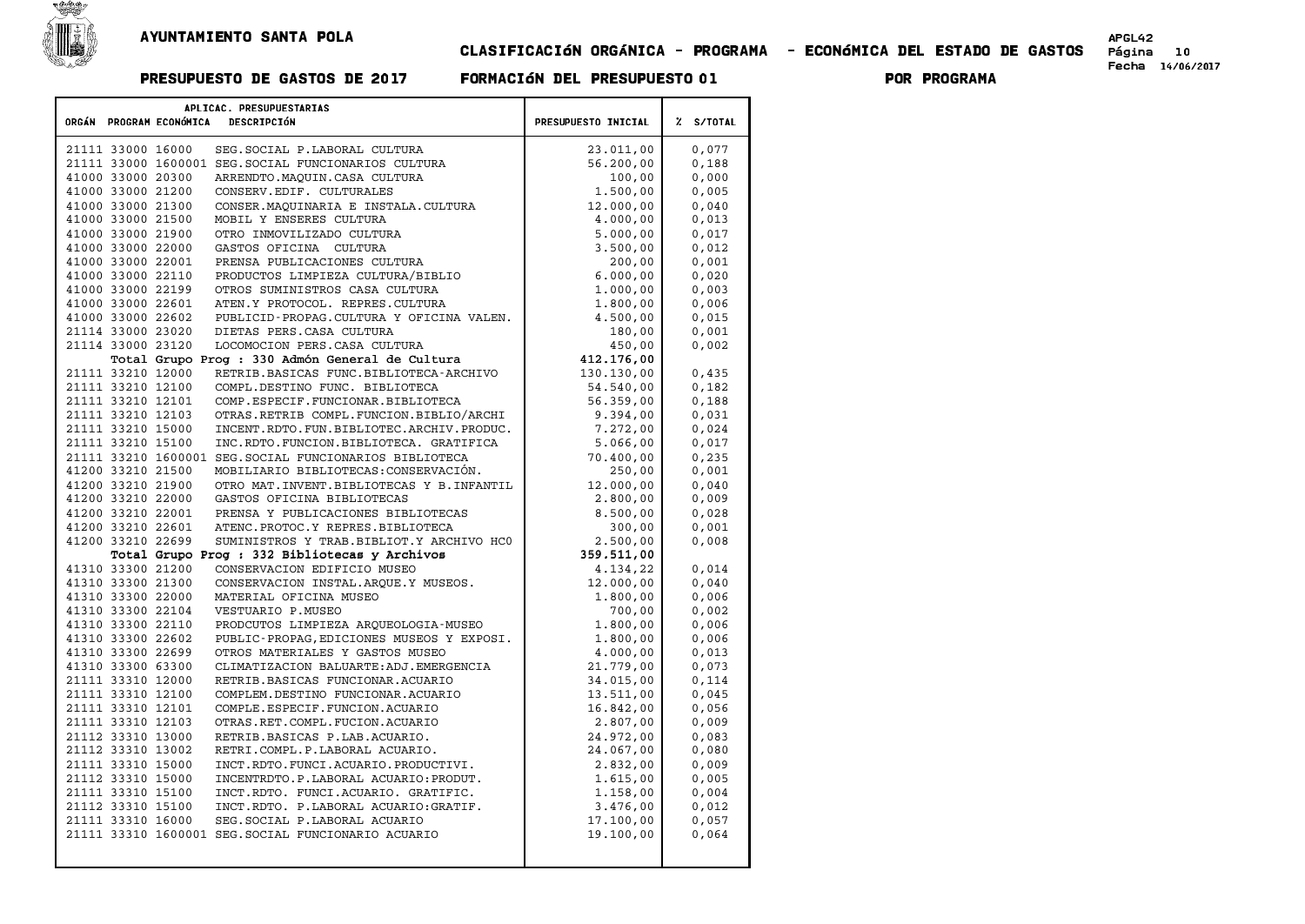

## CLASIFICACIøN ORG¶NICA - PROGRAMA - ECONøMICA DEL ESTADO DE GASTOS P£gina <sup>11</sup> Fecha 14/06/2017 PRESUPUESTO DE GASTOS DE <sup>2017</sup> FORMACIøN DEL PRESUPUESTO <sup>01</sup> POR PROGRAMA

| ORGÁN PROGRAM ECONÓMICA | APLICAC. PRESUPUESTARIAS<br><b>DESCRIPCIÓN</b>             | PRESUPUESTO INICIAL | % S/TOTAL |
|-------------------------|------------------------------------------------------------|---------------------|-----------|
|                         |                                                            |                     |           |
| 41300 33310 21200       | CONSERV. EDIF. ACUARIO                                     | 1,000,00            | 0,003     |
| 41300 33310 21300       | MAQUIN.E INSTAL. ACUARIO                                   | 15.000,00           | 0,050     |
| 41300 33310 21900       | OTROS SUMINISTROS ACUARIO                                  | 500,00              | 0,002     |
| 41300 33310 22000       | GASTOS OFICINA ACUARIO                                     | 250,00              | 0,001     |
| 41300 33310 22104       | VESTUARIO PERSONAL ACUARIO.                                | 300,00              | 0.001     |
| 41300 33310 22110       | PRODUCTOS DE LIMPIEZA ACUARIO                              | 350,00              | 0,001     |
| 41300 33310 22113       | ACUARIO MANUTENCION ANIMALES                               | 3.500,00            | 0.012     |
| 41300 33310 22602       | PUBLICD-PROPAGANDA-M.DIDACTICO.ACUARI                      | 250,00              | 0,001     |
| 41300 33310 22699       | OTRO MATERIAL Y GASTOS ACUARIO                             | 400,00              | 0,001     |
| 41300 33310 22700       | CONTRATOS LIMPIEZA ACUARIO.                                | 9.000,00            | 0,030     |
| 21114 33310 23020       | DIETAS PERSONAL ACUARIO                                    | 100,00              | 0,000     |
| 21114 33310 23120       | LOCOMOCION PERSONAL ACUARIO                                | 80,00               | 0,000     |
|                         | Total Grupo Prog : 333 Equipam. Culturales Museos          | 240.238,22          |           |
| 21112 33400 13000       | RETRIB.BASICAS OTRO PERSONAL CULTURA.                      | 63.974,00           | 0,214     |
| 21112 33400 13002       | RETRIB.COMPLE.OTRO PERSONAL CULTURA                        | 53.675,00           | 0,179     |
| 21112 33400 15100       | INCEN.RDTO.OTRO P.CULTUA; GRATIF Y PRODUC                  | 3.091,00            | 0,010     |
| 21111 33400 16000       | SEG. SOCIAL P. LABORAL OTRO PERS. CULTURA                  | 38.149,00           | 0,127     |
| 41000 33400 22606       | REUNIONES Y CONFERENCIAS CULTURA.                          | 35.000,00           | 0,117     |
| 41200 33400 22606       | REUNIONES Y CONFERENCIAS BIBLIOTECA                        | 3.900,00            | 0,013     |
| 41000 33400 22706       | ESTUDIOS TRABAJOS TECNICOS Y EDICIONES                     | 30.000,00           | 0,100     |
| 41000 33400 48000       | ESTUD-TRABAJOS EDICIONES Y PREMIOS                         | 2.500,00            | 0,008     |
|                         | 41000 33400 4800001 SUBVENCIONES CULTURALES                | 9.300,00            | 0,031     |
| 41000 33400 63300       | I.R. INSTALACIONES CULTURA                                 | 15.000,00           | 0,050     |
|                         | Total Grupo Prog : 334 Promoción cultural                  | 254.589,00          |           |
| 21111 33600 12000       | RETRIB. BASICAS FUNC. ARQUEOLOGIA-MUSEO                    | 53.820,00           | 0,180     |
| 21111 33600 12100       | COMPLEMENT.DESTINO FUNC.ARQUEOLO.                          | 19.545,00           | 0,065     |
| 21111 33600 12101       | COMPLE.ESPECIF.FUNCIONAR.ARQUELOGIA                        | 23,482,00           | 0.078     |
| 21111 33600 12103       | OTRAS RETRIB.COMPL. FUNCIO.ARQUEOL-MUSEO                   | 3.914,00            | 0,013     |
| 21112 33600 13000       | RETRIB.BASICAS P.L.ARQUEOL-MUSEO.                          | 29.333,00           | 0,098     |
| 21112 33600 13002       | RETRIB.COMPL.P.L.ARQUEOLG-MUSEO                            | 28.650,00           | 0,096     |
| 21111 33600 15000       | INCENT.RDTO.FUNC.AROUEOL.PRODUCTIV.                        | 3.414,00            | 0.011     |
| 21112 33600 15000       | INCE.RDTO.P-LABORAL ARQU-MUSEO:PRODUCTI                    | 505,00              | 0,002     |
| 21111 33600 15100       | INCENT.RDTO.FUNCI.AROUEOLO.GRATIFICA.                      | 4.962.00            | 0.017     |
| 21112 33600 15100       | INCENT.RDTO.P.LABOR.ARQUE-MUSEO:GRATIF.                    | 1.591,00            | 0,005     |
| 21111 33600 16000       | SEG. SOCIAL P. LABORAL AROUE. MUSEO                        | 19.693,00           | 0,066     |
|                         | 21111 33600 1600001 SEG. SOCIAL FUNCIONARIOS ARQUEO. MUSEO | 28.967,00           | 0,097     |
| 41310 33600 21900       | CONSERV. YACIMIENTOS Y OTROS ARQUEOLOGIA                   | 2,000,00            | 0,007     |
| 21114 33600 23020       | DIETAS PERSONAL ARQUEOLOGIA                                | 2.500,00            | 0,008     |
| 21114 33600 23120       | LOCOMOCION PERS.ARQUEOLOGIA                                | 100,00              | 0,000     |
|                         | Total Grupo Prog : 336 Protec.gest.Patrim.Hist.A           | 222.476,00          |           |
| 41500 33700 22001       | SUMINISTROS PRENSA Y OTROS JUVENTUD.                       | 2,400,00            | 0,008     |
| 41500 33700 22606       | REUNIONES Y CONFERENCIA JUVENTUD                           | 13.000,00           | 0,043     |
| 41500 33700 22609       | promocion ocio juventud.                                   | 1,00                | 0,000     |
| 41500 33700 22706       | -estud y trab tecn.sin datos                               | 1,00                | 0,000     |
| 41000 33700 48000       | TRANSF. ASOCIACIONES MUSICA Y TEATRO                       | 59.000,00           | 0,197     |
|                         | Total Grupo Prog : 337 Intalac.ocup.tiempo libre           | 74.402,00           |           |
|                         | 44000 33800 2269901 FESTEJOS POPULARES                     | 272.500,00          | 0,911     |
| 44000 33800 48000       | SUBVENCIONES ASOCIACIONES FESTER.                          | 71.000,00           | 0,237     |
|                         |                                                            |                     |           |
|                         |                                                            |                     |           |
|                         |                                                            |                     |           |
|                         |                                                            |                     |           |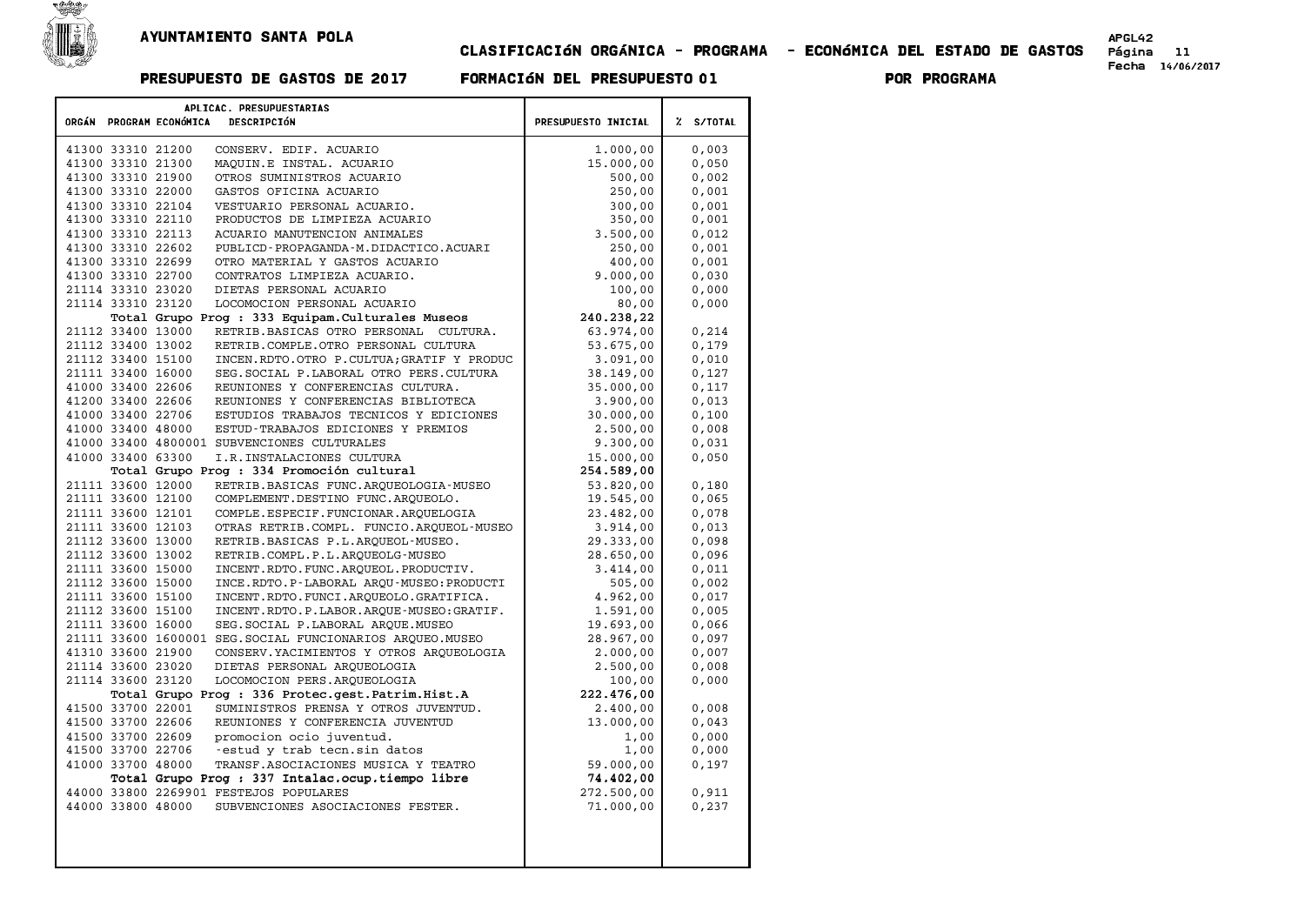

## CLASIFICACIøN ORG¶NICA - PROGRAMA - ECONøMICA DEL ESTADO DE GASTOS P£gina <sup>12</sup> Fecha 14/06/2017 PRESUPUESTO DE GASTOS DE <sup>2017</sup> FORMACIøN DEL PRESUPUESTO <sup>01</sup> POR PROGRAMA

|                                        | APLICAC. PRESUPUESTARIAS<br>ORGÁN PROGRAM ECONÓMICA | PRESUPUESTO INICIAL                                                                | Z S/TOTAL              |                |
|----------------------------------------|-----------------------------------------------------|------------------------------------------------------------------------------------|------------------------|----------------|
|                                        |                                                     | DESCRIPCIÓN                                                                        |                        |                |
|                                        |                                                     | Total Grupo Prog : 338 Fiestas populares festejo                                   | 343.500,00             |                |
|                                        |                                                     | Total Política . : 33<br>Cultura                                                   | 1.906.892,22           |                |
| 43100 34000 22601                      |                                                     | ATENC. PROTOCOL. Y REPRES DEPORTE                                                  | 8.000,00               | 0,027          |
|                                        |                                                     | Total Grupo Prog : 340 Admón General Deportes                                      | 8.000,00               |                |
| 43100 34100 48000                      |                                                     | SUBVENCIONES Y AYUDAS DEPORTE                                                      | 120.000,00             | 0,401          |
| 22200 34100 62700                      |                                                     | PLAN COMPETITIVIDAD FINALIZACION                                                   | 0,00                   | 0,000          |
|                                        |                                                     | Total Grupo Prog : 341 Promoción fomento deporte                                   | 120.000,00             |                |
| 21111 34200 12000                      |                                                     | RETRIB. BASICAS FUNC. INST. DEPORTIVAS                                             | 14.480,00              | 0,048          |
| 21111 34200 12100                      |                                                     | COMPL.DESTINO FUNCIONAR.INST.DEPORTIVAS                                            | 6.118,00               | 0,020          |
| 21111 34200 12101                      |                                                     | COMPLE.ESPECIF.FUNCIONR.INSTALAC.DEPORTI                                           | 8.010,00               | 0,027          |
| 21111 34200 12103                      |                                                     | OTRAS RETR.COMPL.FUNCI.DEPORTES                                                    | 1.335,00               | 0,004          |
| 21112 34200 13000                      |                                                     | RETRIB.BAS. P.LABORAL DEPORTE                                                      | 81.642,00              | 0,273          |
| 21112 34200 13002                      |                                                     | RETRI.COMPLE.P.LABORAL DEPORTES.                                                   | 84.207,00              | 0,281          |
| 21111 34200 15000                      |                                                     | INCENT.RDTO. FUNCIO.INS.DEPORT. PRODUC                                             | 1.826,00               | 0,006          |
| 21112 34200 15000                      |                                                     | INCE.RDTO.P.LABORAL DEPÒRTE: PRODUCTIV.                                            | 2.493,00               | 0.008          |
| 21111 34200 15100                      |                                                     | INCEN.RDTO.FUNCI.INAST.DEPORTI.GRATIFICA                                           | 3.032,00               | 0,010          |
| 21112 34200 15100<br>21111 34200 16000 |                                                     | INCE.RDTO.P.LABORAL DEPORTE.GRATIF.<br>SEG. SOCIAL P. LABORAL INST. DEPORTIVAS     | 8.578,00               | 0,029          |
|                                        |                                                     | 21111 34200 1600001 SEG. SOCIAL FUNCIONARIOS INST. DEPORTIVAS                      | 56.279,00<br>10.522,00 | 0,188<br>0,035 |
| 43100 34200 21200                      |                                                     | REPARACION EDIFICIOS C.DEPORTE                                                     | 2.900,00               | 0,010          |
| 43100 34200 21300                      |                                                     | REPAR. INSTALACIONES CAMPOS DEPOR                                                  | 23.000,00              | 0,077          |
| 43100 34200 22103                      |                                                     | COMBUSTIBLES Y OTR. INSTALACIONES DEPORT.                                          | 17.000,00              | 0,057          |
| 43100 34200 22104                      |                                                     | VESTUARIO INST.DEPORTIVAS.                                                         | 750,00                 | 0,003          |
| 43100 34200 22110                      |                                                     | PRODUCTOS LIMP. CAMPOS Y OTROS DEPORTE.                                            | 7.500,00               | 0,025          |
| 43100 34200 22199                      |                                                     | OTROS MATERIALES C. DEPORTE                                                        | 4.000,00               | 0.013          |
| 43500 34200 63200                      |                                                     | I.R. INSTALACIONES DEPORTIVAS                                                      | 0,00                   | 0,000          |
|                                        |                                                     | Total Grupo Prog : 342 Instalaciones deportivas.                                   | 333.672,00             |                |
|                                        | Total Política . : 34                               | Deporte                                                                            | 461.672,00             |                |
|                                        |                                                     | Total Área Gasto: 3 PROD. BNES PÚBL CARAC PREF                                     | 3.984.059,22           |                |
|                                        |                                                     |                                                                                    |                        |                |
| 82300 43120 21200                      |                                                     | CONSERVACION MERCADO                                                               | 4.500,00               | 0,015          |
| 82300 43120 22104                      |                                                     | VESTUARIO MERCADO.                                                                 | 500,00                 | 0,002          |
| 82300 43120 22110                      |                                                     | PRODUCTOS LIMPIEZA MERCADO                                                         | 1,850,00               | 0,006          |
| 82300 43120 22199                      |                                                     | OTROS MATERIALES MERCADOS                                                          | 5.000,00               | 0,017          |
| 82300 43120 22700                      |                                                     | CONTRATOS LIMPIEZA MERCADO                                                         | 14.000,00              | 0,047          |
| 82300 43120 63300                      |                                                     | INV. INSTALACIONES MERCADOS                                                        | 0,00                   | 0,000          |
|                                        |                                                     | Total Grupo Prog : 431 Comercio                                                    | 25.850,00              |                |
| 21111 43200 12000                      |                                                     | RETRIB.BASICAS FUNCIONAR.TURISMO.                                                  | 54.155,00              | 0,181          |
| 21111 43200 12100                      |                                                     | COMPL.DESTINO FUNCION.TURISMO                                                      | 22.616,00              | 0,076          |
| 21111 43200 12101                      |                                                     | COMPLE. ESPECIF. FUNCION-TURISMO                                                   | 24.222,00              | 0,081          |
| 21111 43200 12103<br>21111 43200 15000 |                                                     | OTRAS RETRIB.COMPLEM.FUNCIO.TURISMO                                                | 4.038,00               | 0,013          |
| 21111 43200 15100                      |                                                     | INCENT.RDTO.FUNCIO.TURISM.PRODUCTIVIDAD<br>INCENT.RDTO. FUNCI.TURISMO GRATIFICACIO | 6.123,00<br>5.125,00   | 0,020<br>0,017 |
|                                        |                                                     | 21111 43200 1600001 SEG. SOCIAL FUNCIONARIOS TURISMO                               | 30.879,00              | 0,103          |
| 22210 43200 22199                      |                                                     | OTROS SUMINISTROS TURISMO                                                          | 1.000,00               | 0,003          |
| 22210 43200 22601                      |                                                     | ATENC. PROTOCOL. Y REPRES. TURISMO                                                 | 30.000,00              | 0,100          |
|                                        |                                                     |                                                                                    |                        |                |
|                                        |                                                     |                                                                                    |                        |                |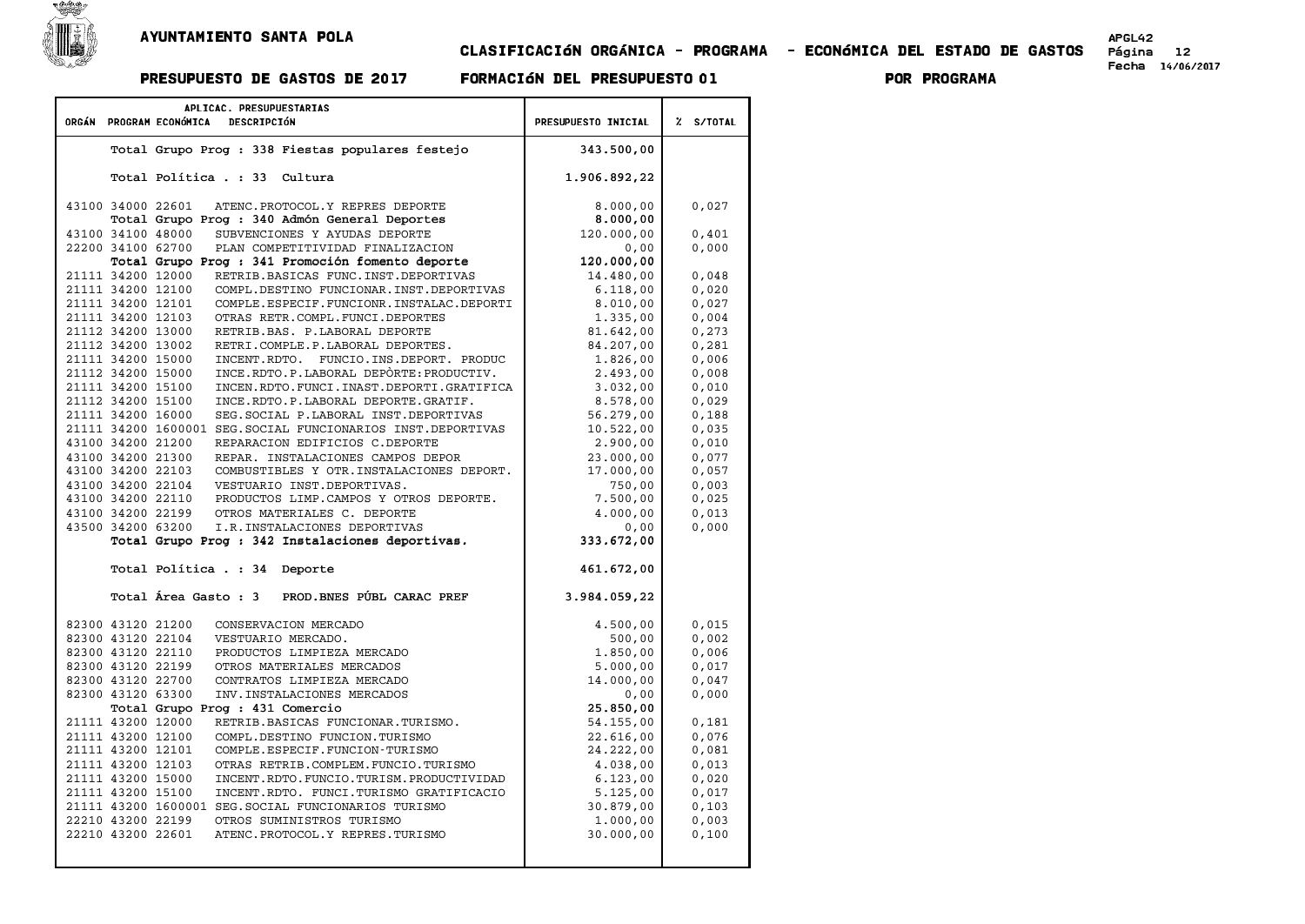

## CLASIFICACIøN ORG¶NICA - PROGRAMA - ECONøMICA DEL ESTADO DE GASTOS P£gina <sup>13</sup> Fecha 14/06/2017 PRESUPUESTO DE GASTOS DE <sup>2017</sup> FORMACIøN DEL PRESUPUESTO <sup>01</sup> POR PROGRAMA

| APLICAC. PRESUPUESTARIAS<br>ORGÁN PROGRAM ECONÓMICA<br>DESCRIPCIÓN               |                        | % S/TOTAL      |
|----------------------------------------------------------------------------------|------------------------|----------------|
|                                                                                  | PRESUPUESTO INICIAL    |                |
| 22210 43200 22602<br>PUBLICIDAD Y PROPAGANDA TURISMO                             | 20.000,00              | 0,067          |
| DIETAS Y GASTOS TURISMO<br>22210 43200 23020                                     | 1.000,00               | 0,003          |
| 22210 43200 23120<br>LOCOMOCION TURISMO                                          | 1,000,00               | 0,003          |
| 22210 43200 62400<br>ADOUISIC.VEHICULO-CASETA TURISMO                            | 15.000,00              | 0,050          |
| Total Grupo Prog : 432 Informac. Promoc. Turística                               | 215, 158, 00           |                |
| 82200 43300 22706<br>estud.asesoramiento empresar/autoempleo                     | 1,00                   | 0,000          |
| 22100 43300 41000<br>APORT. O.A.M. AGENCIA DESARROLLO                            | 762.344,11             | 2,548          |
| 22100 43300 4100001 A.D.L.APORTACION T'AVALEM                                    | 18.196,52              | 0,061          |
| 22100 43300 4100002 A.D.L.APOR.INICIAT-SOCIAL Y PROGRAMAS                        | 38.300,90              | 0,128          |
| 22100 43300 4100003 A.D.L. PROYECT. EUROPEOS/17                                  | 82,700,00              | 0,276          |
| 82200 43300 47900<br>PREMIOS, FERIAS Y EVENTOS COMERCIO                          | 2,000,00               | 0,007          |
| 22100 43300 7100901 TRANSFERENCIA CAPITAL ADL y T'AVALEM                         | 32.920,00              | 0,110          |
| Total Grupo Prog : 433 Desarrollo empresarial                                    | 936.462,53             |                |
|                                                                                  |                        |                |
| Total Política . : 43 Comercio, turismo y PYMES                                  | 1.177.470,53           |                |
| ESTUDIOS Y TRAB. TECNICOS INFRAESTRUCTURA<br>31200 45000 22706                   |                        |                |
| 31200 45000 62300<br>I.R.PLUMA CARGA CAMION                                      | 46.000,00<br>11.240,00 | 0,154<br>0,038 |
| 31200 45000 76101<br>TRANSF. DIPUTACION 2 <sup>ª</sup> A. BULEVAR AV. SALAMAN    | 0,00                   | 0,000          |
| Total Grupo Prog : 450 Admón Gral de Infraestruc                                 | 57.240,00              |                |
|                                                                                  |                        |                |
| Total Política . : 45 Infraestructuras                                           | 57.240,00              |                |
|                                                                                  |                        |                |
| 21111 49300 12000<br>RETRIB.BASICAS FRIOS. OMIC                                  | 48.825,00              | 0,163          |
| 21111 49300 12100<br>COMPL.DESTINO FRIOS.OMIC-COMERCIO                           | 19.788,00              | 0.066          |
| 21111 49300 12101<br>COMPLE.ESPECIF.FUNCIONAR. OMIC COMERC.                      | 21.897,00              | 0,073          |
| 21111 49300 12103<br>OTRAS RETRB.COMPL.FUNCION. OMIC-COMERCIO                    | 3.649,00               | 0,012          |
| 21111 49300 15000<br>INCENT.RDTO.FRIOS OMIC PRODUCT.                             | 4.659,00               | 0,016          |
| 21111 49300 15100<br>INCENT, RDTO. FRIOS OMIC. GRATIFICA.                        | 5.236,00               | 0,017          |
| 21111 49300 1600001 SEG. SOCIAL FUNCIONARIOS OMIC-comercio                       | 27.789,00              | 0,093          |
| 82200 49300 22199<br>OTROS GASTOS-SUMINIST.-AFIC-OMIC.COMERC                     | 31.500,00              | 0,105          |
| Total Grupo Prog : 493 Protección consum.usuario                                 | 163.343,00             |                |
|                                                                                  |                        |                |
| Total Política . : 49 Ot.actuac.caracter econom                                  | 163.343,00             |                |
| Total Área Gasto : 4 ACTUAC CARÁCTER ECONOMICO                                   | 1.398.053,53           |                |
|                                                                                  |                        |                |
| 21110 91200 10000<br>RETRIB. CARGOS ORGANOS DE GORBIERNO                         | 412.500,00             | 1,379          |
| 21110 91200 11000<br>PERSONAL EVENTUAL O.GOB.r.Basicas                           | 72.704,00              | 0, 243         |
| 21110 91200 11001<br>PERSONAL EVENTUAL.R.COMPLEMENTARIAS                         | 102.639,00             | 0,343          |
| 21110 91200 11002<br>PERSONAL EVENTUAL. OTRAS REMUNERACIONES                     | 4.901,00               | 0,016          |
| 21110 91200 16000<br>SEG. SOCIAL P. eventual ORGANOS GOBIERNO                    | 56.172,00              | 0,188          |
| 21110 91200 1600001 SEG. SOCIAL ORGANOS DE GOBIERNO                              | 115.000,00             | 0,384          |
| 11300 91200 20400<br>ARREND. VEHIC. OFICIAL                                      | 4.900,00               | 0,016          |
| 11300 91200 21500<br>REPAR.Y MANTENIM. MOBIL.Y ENSERES O.GOB.                    | 1,400,00               | 0,005          |
| 11300 91200 22000<br>GASTOS OFICINA ORGANOS GOBIERNO                             | 1.300,00               | 0,004          |
| 11300 91200 22199<br>MATER.DIVERSO ORG.GOBIERNO                                  | 1,400,00               | 0,005          |
| 11300 91200 22601<br>ATENCIONES PROTOCOL.Y REPRESENT.                            | 39.000,00              | 0,130          |
|                                                                                  |                        |                |
| 11300 91200 22706<br>ESTUDIOS Y TRABJ.TECNICOS RPT/PERSONAL<br>21120 91200 23000 | 2.000,00               | 0,007          |
| DIETAS ORGANOS DE GOBIERNO                                                       | 3.000,00               | 0,010          |
|                                                                                  |                        |                |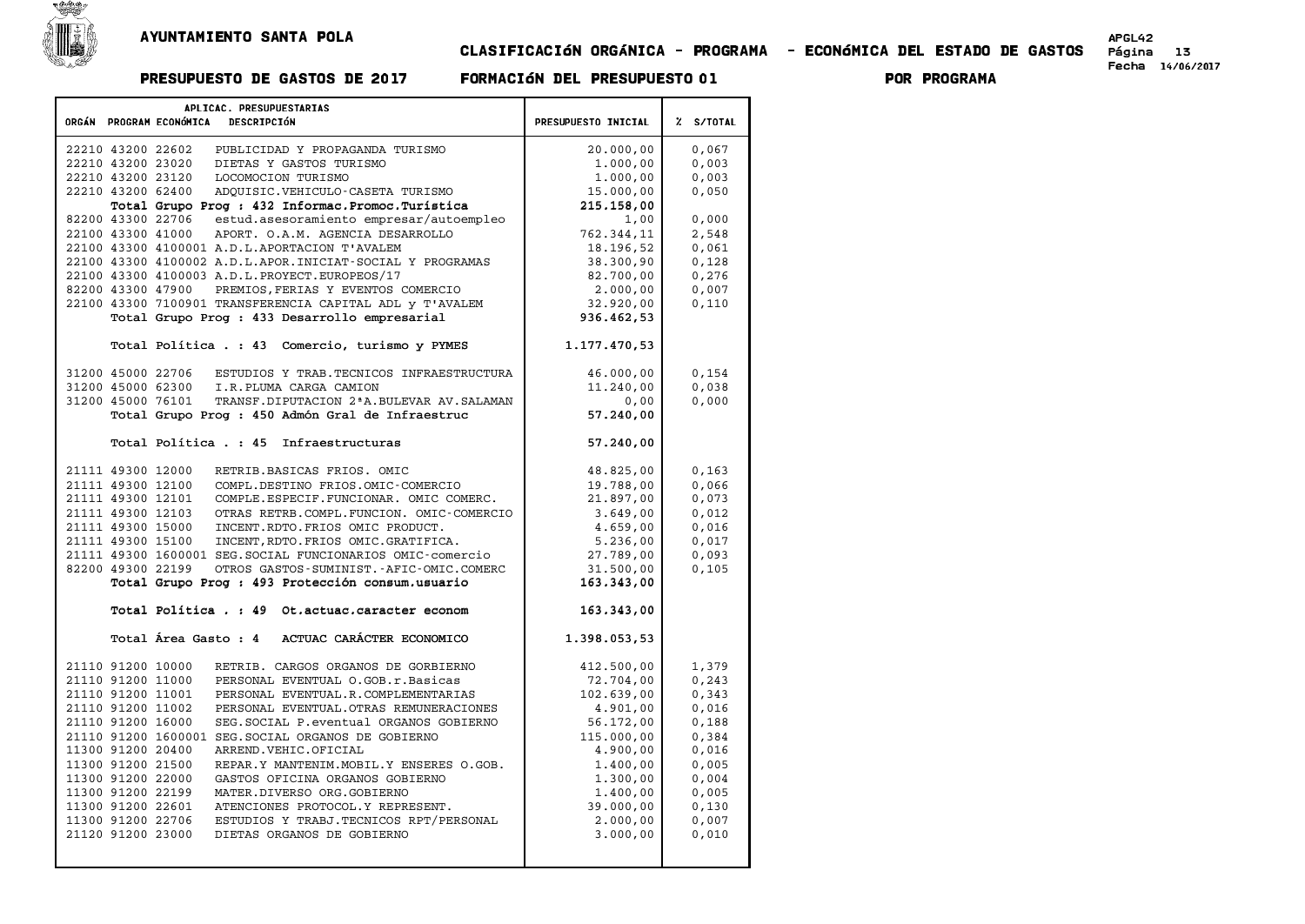

### APGLAS<br>CLASIFICACIÓN ORGÁNICA - PROGRAMA - ECONÓMICA DEL ESTADO DE GASTOS Página 14 PRESUPUESTO DE GASTOS DE <sup>2017</sup> FORMACIøN DEL PRESUPUESTO <sup>01</sup> POR PROGRAMA

| APLICAC. PRESUPUESTARIAS<br>ORGÁN PROGRAM ECONÓMICA<br>DESCRIPCIÓN                               | PRESUPUESTO INICIAL | Z S/TOTAL       |
|--------------------------------------------------------------------------------------------------|---------------------|-----------------|
|                                                                                                  |                     |                 |
| 21120 91200 23010<br>DIETAS PERS. ORGANOS DE GOBIERNO                                            | 250,00              | 0,001           |
| 21120 91200 23100<br>LOCOMOCION ORGANOS DE GOBIERNO                                              | 3.000,00            | 0,010           |
| 11300 91200 23300<br>OTRAS INDEMNIZACIONES ORG.GOBIERN                                           | 50,00               | 0,000           |
| 12000 91200 23300<br>FORMAC.Y PERFTO.ORG.GOBIERNO                                                | 400,00              | 0,001           |
| 11300 91200 35800<br>INTER.ARREN.VEHIC.OFICIAL                                                   | 50,00               | 0,000           |
| 12000 91200 48000<br>OTRAS TRANSFER.ORG.GOBIERNO.                                                | 9.700,00            | 0,032           |
| Total Grupo Prog : 912 Órganos de gobierno                                                       | 830.366,00          |                 |
| Total Política . : 91 Órganos de gobierno                                                        | 830.366,00          |                 |
|                                                                                                  |                     |                 |
| 21111 92000 12000<br>RETRIB.BASICAS FUNCIONARIOS ADMON.GENER                                     | 642.807,00          | 2,148           |
| 21111 92000 12100<br>COMPL.DESTINO FUNC. ADMON. GENERAL.                                         | 276.058,00          | 0,923           |
| COMPLEM. ESPECIFIC. FUNCIO. ADMON GENERAL<br>21111 92000 12101                                   | 322.284,00          | 1,077           |
| 21111 92000 12103<br>OTRAS RETRIB.COMPL.FUNCION.ADMON.GENERAL                                    | 53.713,00           | 0,180           |
| 21113 92000 14300<br>RETRIB. OTRO PERS.ADMON. GENERAL                                            | 1.500.000,00        | 5,013           |
| 21111 92000 15000<br>INCENT.RDTO. ADM.GRAL.PRODUCTIVIDAD                                         | 74.300,00           | 0, 248          |
| 21111 92000 15100<br>INCENTI.RDTO.ADMON.GRAL.GRATIFICACIONES                                     | 14.785,00           | 0,049           |
| 21111 92000 16000<br>SEG. SOCIAL OTRO P. LABORAL ADM. GENERAL                                    | 30.000,00           | 0,100           |
| 21111 92000 1600001 SEG. SOCIAL FUNCIONARIOS ADM. GENERAL                                        | 348.748,00          | 1,166           |
| 63300 92000 21300<br>REPARACION MAQ.E INSTALACADMON.GRAL.                                        | 20.000,00           | 0,067           |
| 63300 92000 21500<br>CONSERV. MOBIL. Y ENSERES AD. GRAL.                                         | 7.500,00            | 0.025           |
| 63300 92000 22000<br>GASTOS OFIC. ADMON. GENERAL                                                 | 19.800,00           | 0,066           |
| 63300 92000 22001<br>PRENSA Y PUBLICACIONES ADMON. GRAL                                          | 3.500,00            | 0,012           |
| 63300 92000 22104<br>VESTUARIO ADMON. GENERAL                                                    | 300,00              | 0,001           |
| 65000 92000 22199<br>OTROS SUMINISTROS ADMON. GRAL.                                              | 400,00              | 0,001           |
| 63300 92000 22200<br>COMUNICACIONES TELEFON.ADMON.GRAL                                           | 50.000,00           | 0,167           |
| 63300 92000 22201<br>COMUNIC. POSTALES ADMON. GRAL.                                              | 36.000,00           | 0.120           |
| 21130 92000 22400<br>SEGUROS GENERALES                                                           | 55.000,00           | 0,184           |
| 21120 92000 22500<br>TRIBUTOS                                                                    | 8.500,00            | 0,028           |
| 61300 92000 22603<br>PUBLIC. DIARIOS OFICIALES                                                   | 5.000,00            | 0,017           |
| 63300 92000 22604<br>GASTOS JURIDOS ADMON. GRAL.                                                 | 50.000,00           | 0,167           |
| 21120 92000 22607<br>OTRAS INDEMNIZACIONES ADMON.GRAL.                                           | 1.000,00            | 0,003           |
| 63300 92000 22700<br>CONTRATOS LIMP. Y ASEO ADMON.GRAL                                           | 65,000,00           | 0,217           |
| 31200 92000 22706<br>ESTUDIOS Y TRAB. TEC. DEFENSA JURIDICA                                      | 23.675,00           | 0,079           |
| 21120 92000 23010<br>DIETAS PERSONAL ADMON. GENERAL.                                             | 400,00              | 0,001           |
| 21120 92000 23120<br>LOCOMOCION ADMON. GENERAL                                                   | 2.000,00            | 0,007           |
| 21111 92000 48000<br>TRANSF.A SINDICATOS P.LABORAL Y FUNCIO.                                     | 1.803,00            | 0,006           |
| 31200 92000 62301<br>PLAN AHORRO ENERG. EDIFICOS PUBLICOS                                        |                     |                 |
| 21111 92010 12000                                                                                | 1,00                | 0,000           |
| RETRIB. BASICAS FUNC. PROCESO DATOS<br>21111 92010 12100<br>COMPL.DESTINO FUNC.PROCESO DE DATOS. | 78.425,00           | 0, 262<br>0,107 |
|                                                                                                  | 32.018,00           |                 |
| 21111 92010 12101<br>COMPLE.ESPECIF.FUNCION.PROCESO DATOS                                        | 34.570,00           | 0,116           |
| 21111 92010 12103<br>OTRAS RETRIB.COMPL.FUNCIO.PROCESO DATOS                                     | 5.762,00            | 0,019           |
| 21111 92010 15000<br>INCENTIV.RDTO.PRODUCTIVIDAD P.DATOS                                         | 5.279,00            | 0,018           |
| 21111 92010 15100<br>INCENT.RDTO. P.DATOS:GRATIFICACIONES                                        | 1.336,00            | 0,004           |
| 21111 92010 1600001 SEG. SOCIAL FUNCIONARIOS PROCESO DATOS                                       | 39.080,00           | 0,131           |
| 64000 92010 21600<br>MANT. EQUIPOS. PROCESOS INFORM. P. DATOS                                    | 34.775,00           | 0,116           |
| 64000 92010 22002<br>MAT. INFORMATICO NO INVENT. P. DATOS                                        | 8.000,00            | 0,027           |
| 64000 92010 22706<br>SERVICIOS INFORMATICOS                                                      | 6.000,00            | 0,020           |
| 64000 92010 2270601 ESTUD.Y TRABAJOS TÉCNICOS INFORMATICA                                        | 56.000,00           | 0,187           |
| 21120 92010 23020<br>DIETAS PERSONAL PROCESO DE DATOS                                            | 100,00              | 0,000           |
|                                                                                                  |                     |                 |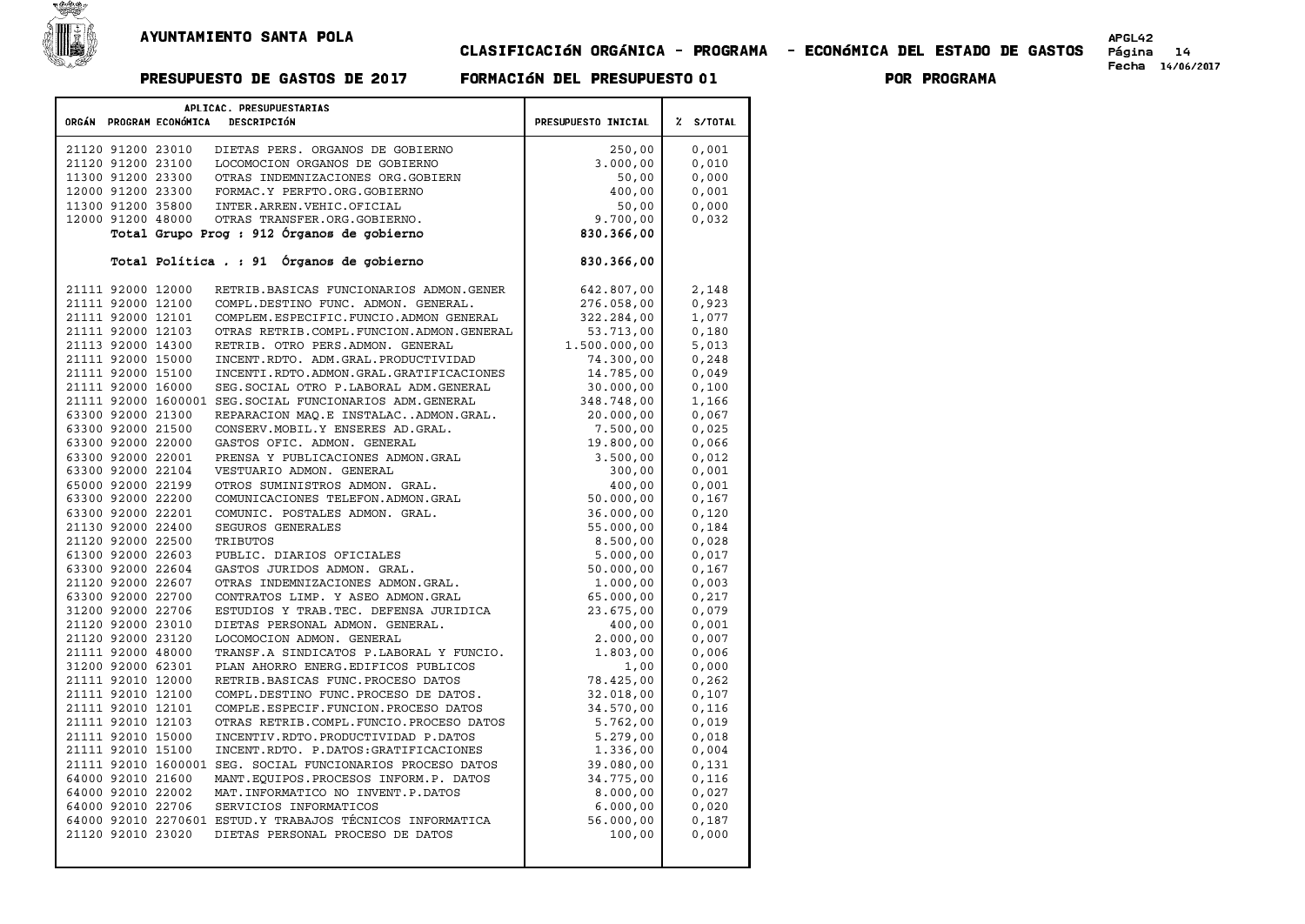

## CLASIFICACIøN ORG¶NICA - PROGRAMA - ECONøMICA DEL ESTADO DE GASTOS P£gina <sup>15</sup> Fecha 14/06/2017 PRESUPUESTO DE GASTOS DE <sup>2017</sup> FORMACIøN DEL PRESUPUESTO <sup>01</sup> POR PROGRAMA

| APLICAC. PRESUPUESTARIAS                                                                                 |                      |           |
|----------------------------------------------------------------------------------------------------------|----------------------|-----------|
| ORGÁN PROGRAM ECONÓMICA<br>DESCRIPCIÓN                                                                   | PRESUPUESTO INICIAL  | % S/TOTAL |
|                                                                                                          |                      |           |
| 21120 92010 23120<br>LOCOMOCION PROCESO DE DATOS                                                         | 100,00               | 0,000     |
| 64000 92010 63600<br>INVERS. EQUIPOS INFORMATICOS                                                        | 26.000,00            | 0,087     |
| 64000 92010 64100<br>INVER.APLICACIONES INFORMATICAS                                                     | 0,00                 | 0,000     |
| 31400 92011 21300<br>HERRAMIENTAS SER.GENER.APOYO                                                        | 7.000,00             | 0,023     |
| 31400 92011 22104<br>VESTUAR PERS. SER. GRALES Y APOYO                                                   | 8.000,00             | 0,027     |
| Total Grupo Prog : 920 Administración General                                                            | 3.955.019,00         |           |
| 81110 92400 22602<br>COMUNICACION SOCIAL, PUBLC-PROPAG.                                                  | 12.555,00            | 0,042     |
| 81110 92400 22706<br>ESTUDIOS Y TRABJ. TECNICOS COMUNIC. SOCIAL                                          | 5.445,00             | 0,018     |
| Total Grupo Prog : 924 Participación ciudadana<br>66000 92500 22000<br>MAT. OFIC.SERV.AD.CENTRAL Y JUZG. | 18.000,00            | 0,003     |
| 63300 92500 22199<br>OTROS SUMINISTROS JUZGADO                                                           | 1.000,00<br>1,000,00 | 0,003     |
| 66000 92500 22201<br>COMUNICACIONES POSTALES JUZGADO.                                                    | 4,800,00             | 0,016     |
| Total Grupo Prog : 925 Atención a los ciudadanos                                                         | 6.800,00             |           |
| RETRI.BASICAS FRIOS PAROUE MOVIL<br>21111 92610 12000                                                    | 24.165,00            | 0,081     |
| 21111 92610 12100<br>COMPLE.DESTINO FRIOS.PAR.MOVIL                                                      | 11,006,00            | 0,037     |
| 21111 92610 12101<br>COMPL.ESPECIF.FUNCIO.PARQUE MOVIL                                                   | 12.838,00            | 0,043     |
| 21111 92610 12103<br>OTRAS RETRIB.COMPL.FUNCI.PAROUE MOVIL                                               | 2.140,00             | 0,007     |
| 21111 92610 15000<br>INCENTI.RDTO.FUNCIO.PARO.MOVIL.PRODUCTI.                                            | 5.684,00             | 0,019     |
| 21111 92610 15100<br>INCENT.RDTO.FUNCION.P.MOVIL.GRATIFIC.                                               | 1,514,00             | 0.005     |
| 21111 92610 1600001 SEG. SOCIAL FUNCIONARIOS PAROUE MOVIL                                                | 16.599,00            | 0,055     |
| 31400 92610 21300<br>HERRAMIENTAS PARQUE MOVIL                                                           | 4,000,00             | 0,013     |
| 72100 92610 21400<br>CONSERVACION VEHICULO PARQUE MOVIL                                                  | 60.000,00            | 0,201     |
| 72100 92610 22103<br>COMBUSTIBLES PAROUE MOVIL                                                           | 68.000,00            | 0,227     |
| 72100 92610 22104<br>VESTUARIO PARQUE MOVIL                                                              | 900,00               | 0,003     |
| 21130 92610 22400<br>SEGUROS VEHICULOS                                                                   | 15.000,00            | 0,050     |
| 72100 92610 22699<br>CANONES Y OTROS PARO. MOVIL                                                         | 2.000,00             | 0,007     |
| Total Grupo Prog : 926 Comunicaciones internas                                                           | 223.846,00           |           |
| 21111 92910 12000<br>RETRI.BAS.FUNCIO.SERV.GENERALES Y APOYO.                                            | 48.335,00            | 0,162     |
| 21111 92910 12100<br>COMPL.DESTINO FUNCI.SERV.GRALES. Y APOYO                                            | 19.926,00            | 0,067     |
| 21111 92910 12101<br>COMPLE.ESPECIF.FUNCIO.SERV.GENER Y APOYO                                            | 48.260,00            | 0,161     |
| 21111 92910 12103<br>OTRAS RETR.COMPL.FUNCIO.SERV.GRAL.APOYO                                             | 8.043,00             | 0,027     |
| 21112 92910 13000<br>RETR. BASICAS P.L.S. GENERALES Y APOYO                                              | 178.579,00           | 0,597     |
| 21112 92910 13002<br>RETRI.COMPLEMP.L.S.GENERALES Y APOYO.                                               | 187.159,00           | 0,626     |
| 21111 92910 15000<br>INCENT.RDTO.FUN.SERV.GENERA APOYO.PRODU                                             | 30.962,00            | 0,103     |
| INCEN.RDTO.P.LABO.SER.GENERA.APOYO:PRODU<br>21112 92910 15000                                            | 76.054.00            | 0.254     |
| 21111 92910 15100<br>INCENT.RDTO.FUNCIO.S.GRALES APOYO.GRATIF                                            | 13.000,00            | 0,043     |
| 21112 92910 15100<br>INCEN.RDTO.P.LABO.SER.GENERA.APOYO:GRATI                                            | 8.420,00             | 0,028     |
| 21111 92910 16000<br>SEG.Social P.laboral ser.gener.apoyo                                                | 133.821,00           | 0,447     |
| 21111 92910 1600001 Seg. Social Funcionarios ser. gener. y apoy                                          | 44.200,00            | 0,148     |
| Total Grupo Prog : 929 Imprev.sit.transitorias                                                           | 796.759,00           |           |
| Total Política . : 92 Servic carácter general                                                            | 5.000.424,00         |           |
| 21111 93100 12000<br>RETR.BAS.F.ADMON.FINANCIERA                                                         | 190.365,00           | 0,636     |
| 21111 93100 12100<br>COMPL.DESTINO F.ADMON.FINANCIERA                                                    | 80.082,00            | 0,268     |
| 21111 93100 12101<br>COMPLE. ESPECIF. FUNCIO. ADMON. FINANCIERA                                          | 99.043,00            | 0,331     |
| 21111 93100 12103<br>OTRAS RETRIB.COMPL.FUNCI.ADMON.FINANCIER                                            | 16.507,00            | 0,055     |
| 21111 93100 15000<br>R.COMP.INCENTIV.RDTO.PRODUCTI-AD.FINANC                                             | 20.044,00            | 0,067     |
| 21111 93100 15100<br>R.COMP.INCEN.RDTO.GRATIF.AD.FINANC                                                  | 4.060,00             | 0,014     |
| 21111 93100 1600001 SEG. SOCIAL FUNCIONARIOS ADMON FINANCIERA                                            | 102.080,00           | 0,341     |
|                                                                                                          |                      |           |
|                                                                                                          |                      |           |